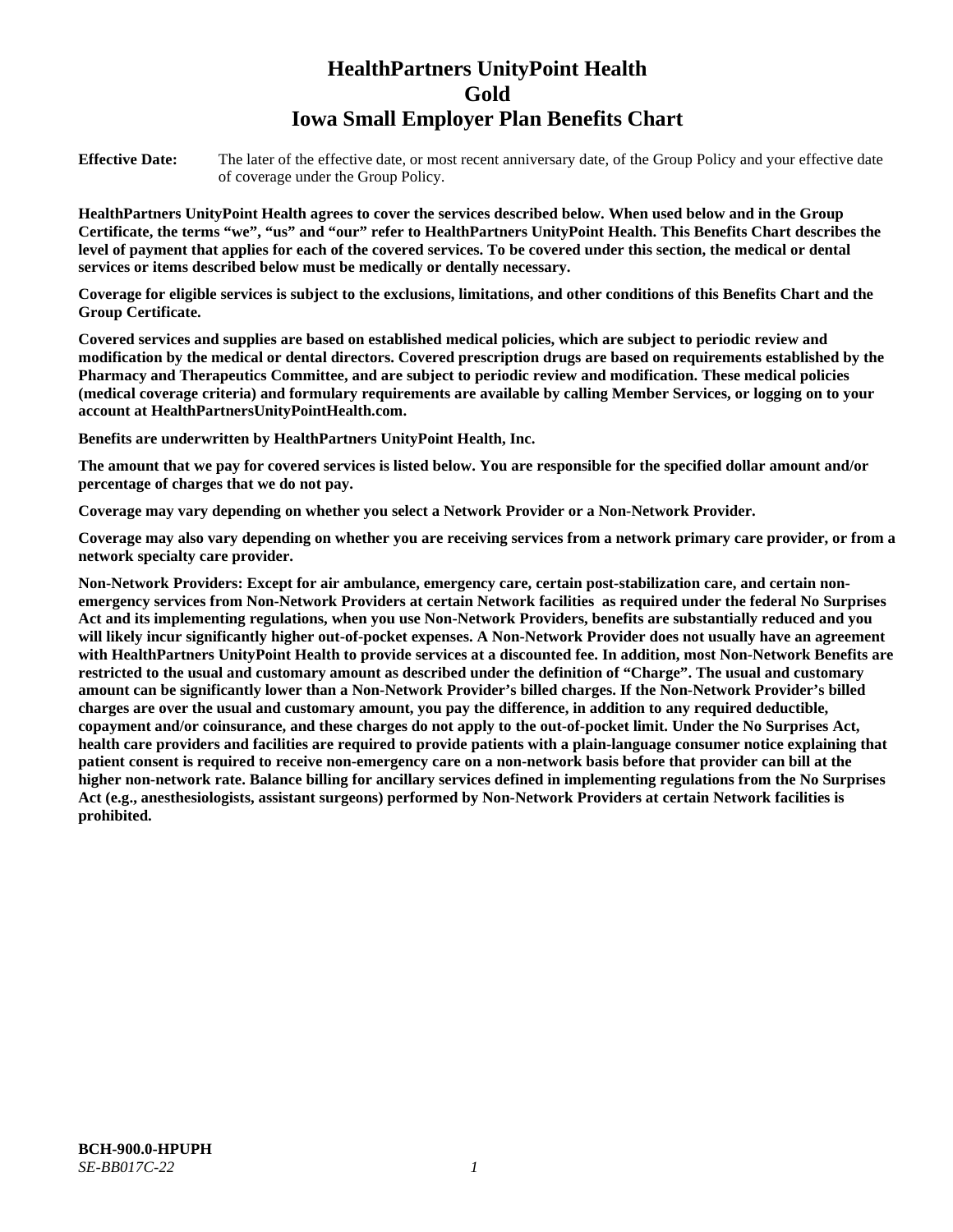# **These definitions apply to this Benefits Chart. They also apply to the Group Certificate.**

| <b>Biosimilar drug:</b> | A prescription drug, approved by the Food and Drug Administration (FDA), that the FDA has<br>determined is biosimilar to and interchangeable with a biological brand name drug. Biosimilar<br>drugs are not considered generic drugs and are not covered under the generic drug benefit.                                                                                                                                                                                                                                                                                                                                           |
|-------------------------|------------------------------------------------------------------------------------------------------------------------------------------------------------------------------------------------------------------------------------------------------------------------------------------------------------------------------------------------------------------------------------------------------------------------------------------------------------------------------------------------------------------------------------------------------------------------------------------------------------------------------------|
| <b>Brand name drug:</b> | A prescription drug, approved by the Food and Drug Administration (FDA), that is<br>manufactured, sold, or licensed for sale under a trademark by the pharmaceutical company that<br>originally researched and developed the drug. Brand name drugs have the same active-ingredient<br>formula as the generic version of the drug. However, generic drugs are manufactured and sold by<br>other drug manufacturers and are generally not available until after the patent on the brand name<br>drug has expired. A few brand name drugs may be covered at the generic drug benefit level if<br>this is indicated on the formulary. |
| Calendar year:          | This is the 12-month period beginning 12:01 A.M. central time, on January 1, and ending 12:00<br>A.M. central time of the next following December 31.                                                                                                                                                                                                                                                                                                                                                                                                                                                                              |
| <b>Charge:</b>          | For covered services delivered by participating Network Providers, is the provider's discounted<br>charge for a given medical/surgical service, procedure or item.                                                                                                                                                                                                                                                                                                                                                                                                                                                                 |
|                         | For covered services delivered by Non-Network providers, a contracted rate may apply if such<br>arrangement is available to HealthPartners UnityPoint Health.                                                                                                                                                                                                                                                                                                                                                                                                                                                                      |
|                         | For the Usual and Customary Charge for covered services delivered by Non-Network Providers,<br>our payment is calculated using one of the following options to be determined at the discretion of<br>HealthPartners UnityPoint Health: 1) a percentage of the Medicare fee schedule; 2) a comparable<br>schedule if the service is not on the Medicare fee schedule; or 3) a commercially reasonable rate<br>for such service.                                                                                                                                                                                                     |
|                         | The usual and customary charge is the maximum amount allowed that we consider in the<br>calculation of the payment of charges incurred for certain covered services. You must pay for<br>any charges above the usual and customary charge, and they do not apply to the out-of-pocket<br>limit.                                                                                                                                                                                                                                                                                                                                    |
|                         | A charge is incurred for covered ambulatory medical and surgical services, on the date the<br>service or item is provided. A charge is incurred for covered inpatient services, on the date of<br>admission to a hospital. To be covered, a charge must be incurred on or after your effective date<br>and on or before the termination date.                                                                                                                                                                                                                                                                                      |
| Copayment/coinsurance:  | The specified dollar amount, or percentage, of charges incurred for covered services, which we<br>do not pay, but which you must pay, each time you receive certain medical services, procedures<br>or items. Our payment for those covered services or items begins after the copayment or<br>coinsurance is satisfied. Covered services or items requiring a copayment or coinsurance are<br>specified in this Benefits Chart.                                                                                                                                                                                                   |
|                         | For services provided by a Network Provider:                                                                                                                                                                                                                                                                                                                                                                                                                                                                                                                                                                                       |
|                         | An amount which is listed as a flat dollar copayment is applied to a Network Provider's<br>discounted charges for a given service. However, if the Network Provider's discounted charge<br>for a service or item is less than the flat dollar copayment, you will pay the Network Provider's<br>discounted charge. An amount which is listed as a percentage of charges or coinsurance is based<br>on the Network Provider's discounted charges, calculated at the time the claim is processed,<br>which may include an agreed upon fee schedule rate for case rate or withhold arrangements.                                      |
|                         | For services provided by a Non-Network Provider:                                                                                                                                                                                                                                                                                                                                                                                                                                                                                                                                                                                   |
|                         | Any copayment or coinsurance is applied to the lesser of the provider's charges or the usual and<br>customary charge for a service.                                                                                                                                                                                                                                                                                                                                                                                                                                                                                                |
|                         | A copayment or coinsurance is due at the time a service is provided, or when billed by the<br>provider.                                                                                                                                                                                                                                                                                                                                                                                                                                                                                                                            |
|                         |                                                                                                                                                                                                                                                                                                                                                                                                                                                                                                                                                                                                                                    |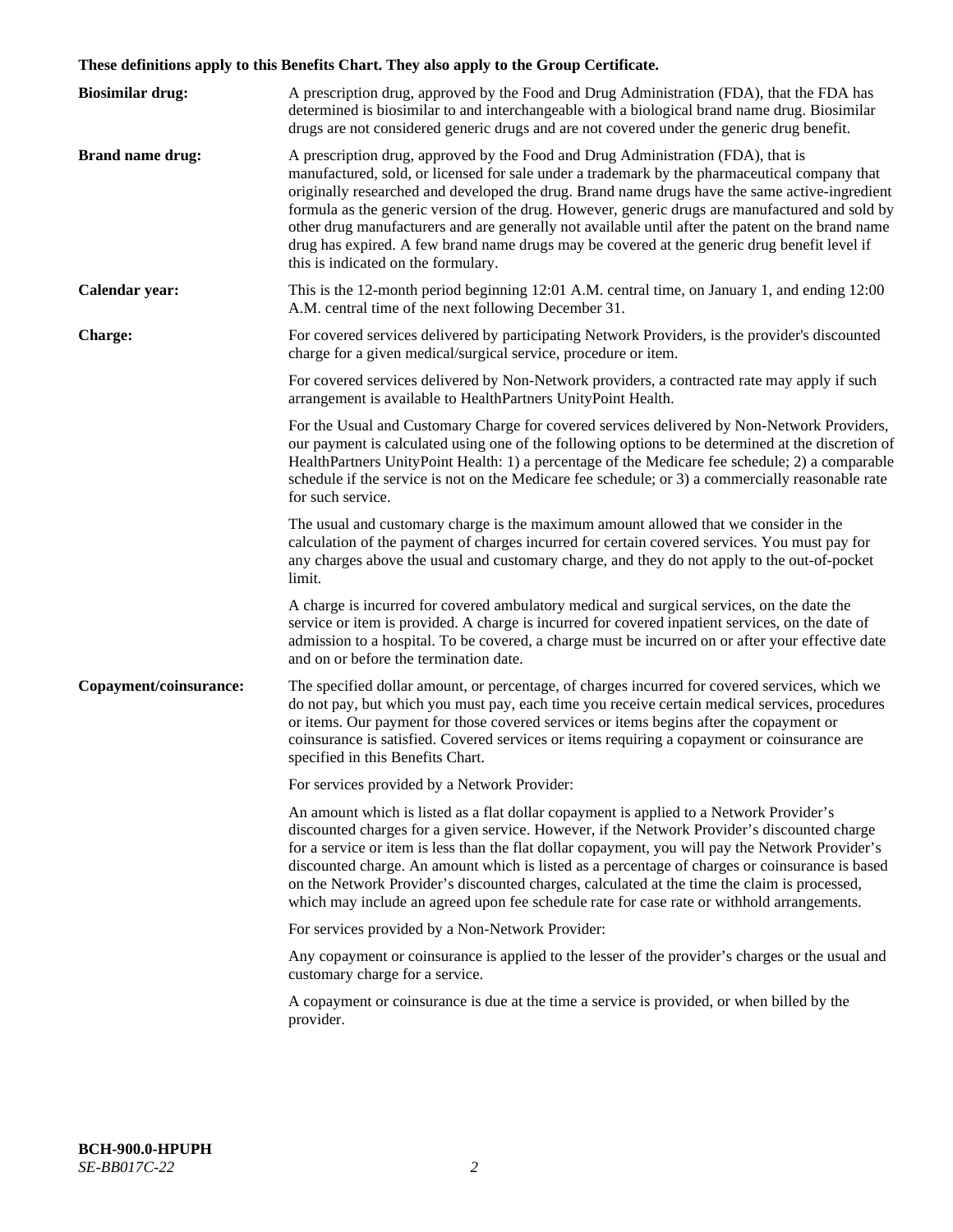| Deductible:               | The specified dollar amount of charges incurred for covered services, which we do not pay, but<br>an enrollee or a family has to pay first in a calendar year. Our payment for those services or items<br>begins after the deductible is satisfied. For Network Providers, the amount of the charges that<br>apply to the deductible are based on the Network Provider's discounted charges, calculated at the<br>time the claim is processed, which may include an agreed upon fee schedule rate for case rate or<br>withhold arrangements. For Non-Network Providers, the amount of charges that apply to the<br>deductible are the lesser of the provider's charges or the usual and customary charge for a<br>service. |
|---------------------------|----------------------------------------------------------------------------------------------------------------------------------------------------------------------------------------------------------------------------------------------------------------------------------------------------------------------------------------------------------------------------------------------------------------------------------------------------------------------------------------------------------------------------------------------------------------------------------------------------------------------------------------------------------------------------------------------------------------------------|
|                           | Any amounts paid or reimbursed by a third party, including but not limited to: point of service<br>rebates, manufacturer coupons, manufacturer debit cards or other forms of direct reimbursement<br>to an insured for a product or service, will not apply toward your deductible, to the extent<br>permitted under state and federal law.                                                                                                                                                                                                                                                                                                                                                                                |
|                           | Your plan has an embedded deductible. This means once an insured meets the individual<br>deductible, the plan begins paying benefits for that person. If two or more members of the family<br>meet the family deductible, the plan begins paying benefits for all members of the family,<br>regardless of whether each insured has met the individual deductible. However, an insured may<br>not contribute more than the individual deductible toward the family deductible.                                                                                                                                                                                                                                              |
|                           | All services are subject to the deductible, unless otherwise indicated below in this Benefits Chart.                                                                                                                                                                                                                                                                                                                                                                                                                                                                                                                                                                                                                       |
| <b>Formulary:</b>         | This is a current list, which may be revised from time to time, of prescription drugs, medications,<br>equipment and supplies covered by us as indicated in this Benefits Chart which are covered at the<br>highest benefit level. Some drugs on the formulary may require prior authorization to be covered<br>as formulary drugs. The formulary, and information on drugs that require prior authorization, are<br>available by calling Member Services, or logging on to your account at<br>HealthPartnersUnityPointHealth.com.                                                                                                                                                                                         |
| Generic drug:             | A prescription drug, approved by the Food and Drug Administration (FDA) that the FDA has<br>determined is comparable to a brand name drug product in dosage form, strength, route of<br>administration, quality, intended use and documented bioequivalence. Generally, generic drugs<br>cost less than brand name drugs. Some brand name drugs may be covered at the generic drug<br>benefit level if this is indicated on the formulary.                                                                                                                                                                                                                                                                                 |
| Lifetime maximum benefit: | The specified coverage limit actually paid by us for services and/or charges incurred by you for a<br>given procedure or diagnosis. Payment of benefits under this Benefits Chart ceases when that<br>lifetime maximum benefit is reached. You have to pay for any subsequent charges. Essential<br>health benefits are not subject to any lifetime maximums.                                                                                                                                                                                                                                                                                                                                                              |
| Non-formulary drug:       | This is a prescription drug, approved by the Food and Drug Administration (FDA), that is not on<br>the formulary, is medically necessary and is not investigative or otherwise excluded under the<br>Certificate.                                                                                                                                                                                                                                                                                                                                                                                                                                                                                                          |
| Out-of-pocket expenses:   | You pay the specified copayments/coinsurance and deductibles applicable for particular services,<br>subject to the out-of-pocket limits described below. These amounts are in addition to the monthly<br>premium payments.                                                                                                                                                                                                                                                                                                                                                                                                                                                                                                 |
| Out-of-pocket limit:      | You pay the copayments/coinsurance and deductibles for covered services, to the individual or<br>family out-of-pocket limits. Thereafter we cover 100% of charges incurred for all other covered<br>services, for the rest of the calendar year. You pay amounts greater than the out-of-pocket limits<br>if you exceed any lifetime maximum benefit or any visit or day limits. Essential health benefits<br>are not subject to any lifetime maximums.                                                                                                                                                                                                                                                                    |
|                           | Non-Network Benefits above the usual and customary charge (see definition of charge above) do<br>not apply to the out-of-pocket limit.                                                                                                                                                                                                                                                                                                                                                                                                                                                                                                                                                                                     |
|                           | Non-Network Benefits for transplant surgery do not apply to the out-of-pocket limit.                                                                                                                                                                                                                                                                                                                                                                                                                                                                                                                                                                                                                                       |
|                           | Any amounts paid or reimbursed by a third party, including but not limited to: point of service<br>rebates, manufacturer coupons, manufacturer debit cards or other forms of direct reimbursement<br>to an insured for a product or service, will not apply as an out-of-pocket expense, to the extent<br>permitted under state and federal law.                                                                                                                                                                                                                                                                                                                                                                           |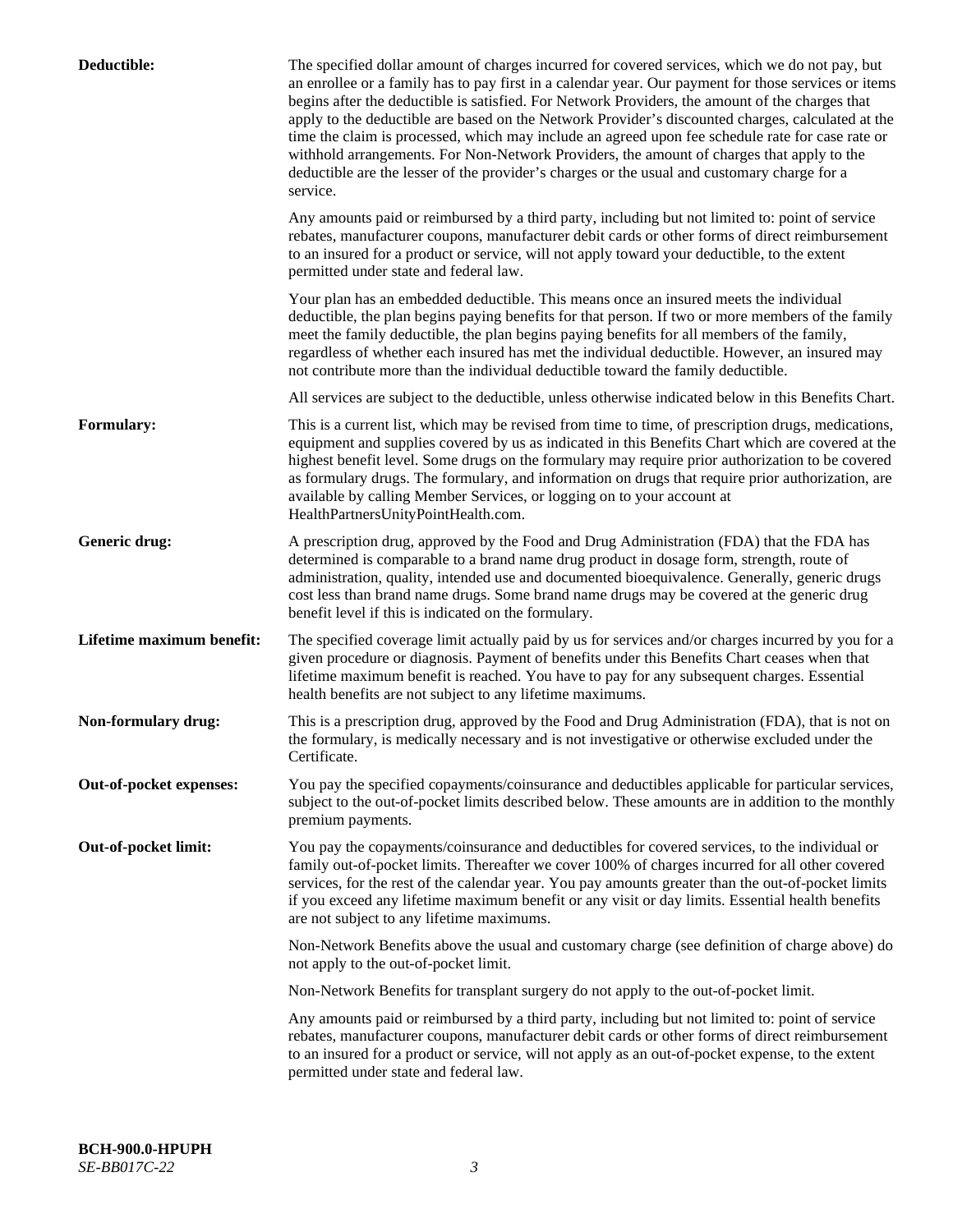|                                  | You are responsible to keep track of the out-of-pocket expenses. Contact our Member Services<br>department for assistance in determining the amount paid by the enrollee for specific eligible<br>services received. Claims for reimbursement under the out-of-pocket limit provisions are subject<br>to the same time limits and provisions described under the "Claims Provisions" section of the<br>Certificate.                                                                                                                |
|----------------------------------|------------------------------------------------------------------------------------------------------------------------------------------------------------------------------------------------------------------------------------------------------------------------------------------------------------------------------------------------------------------------------------------------------------------------------------------------------------------------------------------------------------------------------------|
| <b>Primary care providers:</b>   | These are providers in the following categories: family practice, general practice, internal<br>medicine, obstetrical and gynecological medicine, pediatrics, adolescent medicine, adult<br>medicine and geriatrics.                                                                                                                                                                                                                                                                                                               |
| <b>Specialty care providers:</b> | These are providers who are not in the following categories: family practice, general practice,<br>internal medicine, obstetrical and gynecological medicine, pediatrics, adolescent medicine, adult<br>medicine and geriatrics.                                                                                                                                                                                                                                                                                                   |
| <b>Specialty drug list:</b>      | This is a current list, which may be revised from time to time, of prescription drugs, medications,<br>equipment and supplies, which are typically bio-pharmaceuticals. The purpose of a specialty<br>drug list is to facilitate enhanced monitoring of complex therapies used to treat specific<br>conditions. Specialty drugs are covered by us as indicated in this Benefits Chart. The specialty<br>drug list is available by calling Member Services, or logging on to your account at<br>HealthPartnersUnityPointHealth.com. |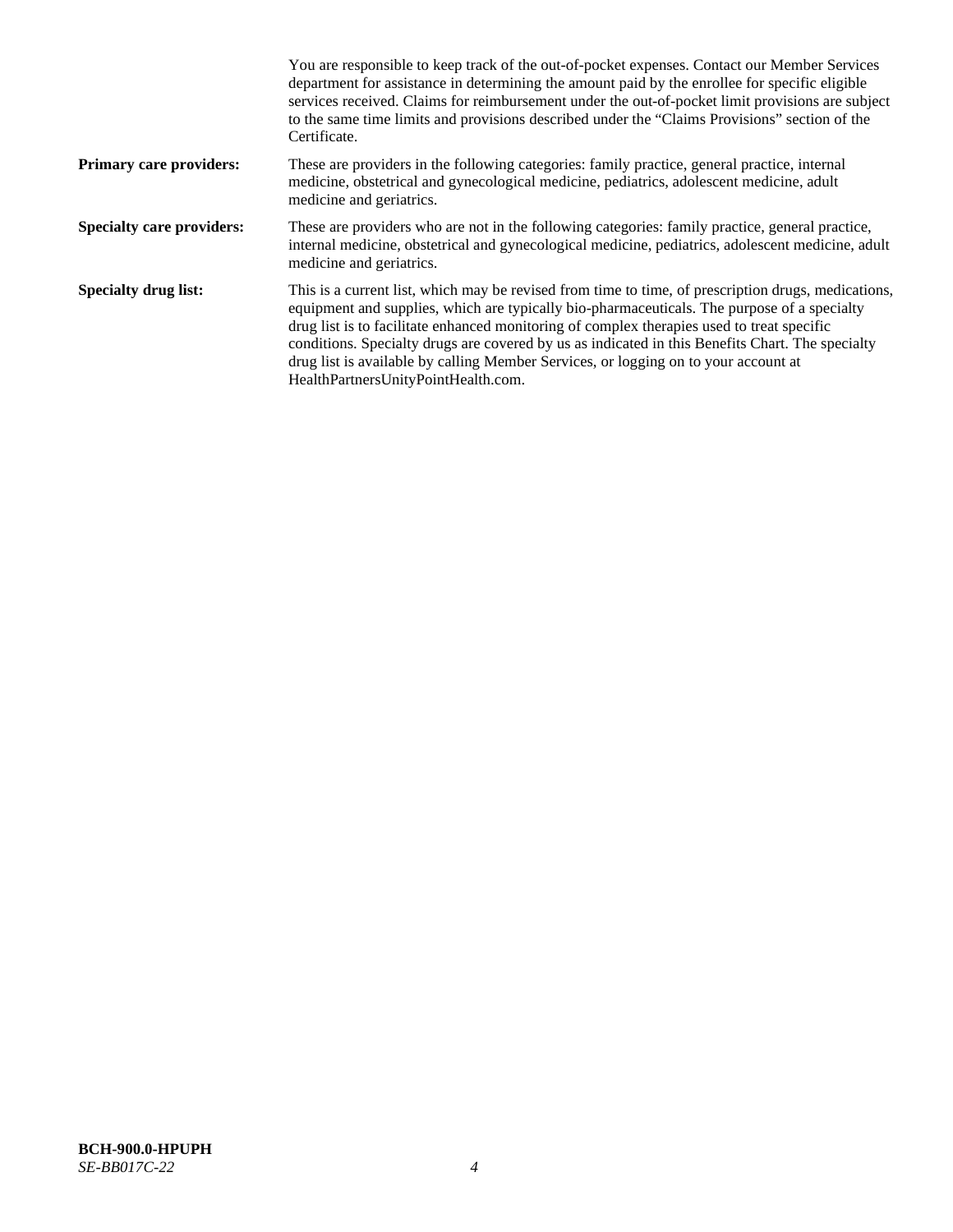## **DEDUCTIBLES, OUT-OF-POCKET LIMITS AND LIFETIME MAXIMUMS**

#### **Individual calendar year deductible**

| <b>Network Benefits</b> | <b>Non-Network Benefits</b> |
|-------------------------|-----------------------------|
| \$3,000                 | \$10,000                    |

#### **Family calendar year deductible**

| <b>Network Benefits</b> | <b>Non-Network Benefits</b> |
|-------------------------|-----------------------------|
| \$6,000                 | \$20,000                    |

Separate deductibles must be satisfied under the Network Benefits and Non-Network Benefits.

Your plan has an embedded deductible. This means once an insured meets the individual deductible, the plan begins paying benefits for that person. If two or more members of the family meet the family deductible, the plan begins paying benefits for all members of the family, regardless of whether each insured has met the individual deductible. However, an insured may not contribute more than the individual deductible toward the family deductible.

Any amounts paid or reimbursed by a third party, including but not limited to: point of service rebates, manufacturer coupons, manufacturer debit cards or other forms of direct reimbursement to an insured for a product or service, will not apply toward your deductible, to the extent permitted under state and federal law.

### **Individual calendar year out-of-pocket limit**

| <b>Network Benefits</b> | <b>Non-Network Benefits</b> |
|-------------------------|-----------------------------|
| \$6,500                 | \$30,000                    |

### **Family calendar year out-of-pocket limit**

| <b>Network Benefits</b> | <b>Non-Network Benefits</b> |
|-------------------------|-----------------------------|
| \$13,000                | \$60,000                    |

Separate out-of-pocket limits must be satisfied under the Network Benefits and Non-Network Benefits.

Non-Network Benefits above the usual and customary charge will not apply toward the individual or family out-of-pocket limit.

Non-Network Benefits for transplant surgery do not apply to the out-of-pocket limit.

Any amounts paid or reimbursed by a third party, including but not limited to: point of service rebates, manufacturer coupons, manufacturer debit cards or other forms of direct reimbursement to an insured for a product or service, will not apply as an out-ofpocket expense, to the extent permitted under state and federal law.

#### **Lifetime maximum benefit for bariatric surgery**

| <b>Network Benefits</b> | <b>Non-Network Benefits</b> |
|-------------------------|-----------------------------|
| Jnlimited.              | \$5,000                     |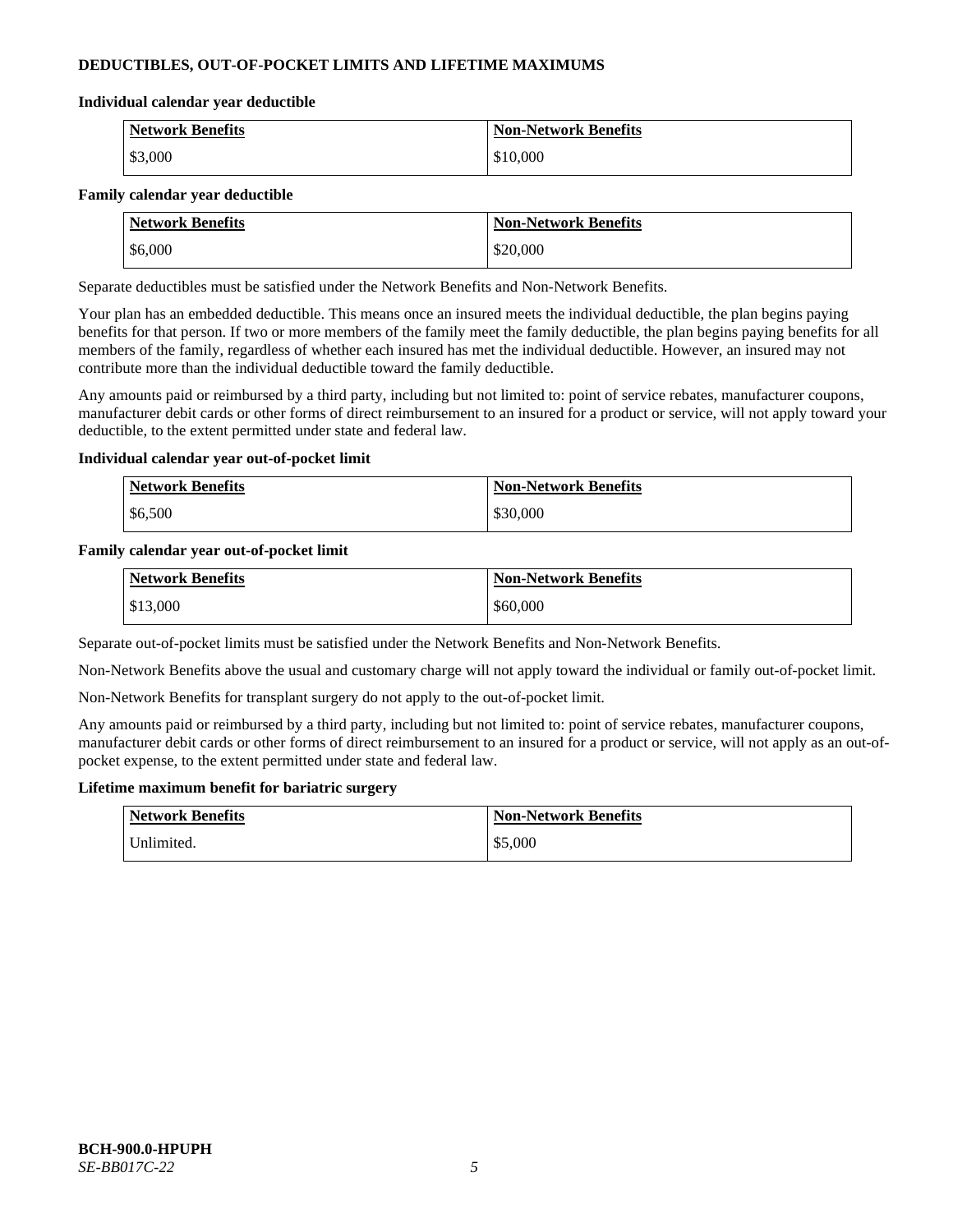# **AMBULANCE AND MEDICAL TRANSPORTATION**

### **Covered Services:**

We cover ambulance and medical transportation for medical emergencies.

We also cover medically necessary, non-emergency ground and air medical transportation if it meets our coverage criteria.

Under the No Surprises Act, non-network air ambulance providers may not bill patients for more than their cost-sharing responsibility for the corresponding Network service.

Covered services and supplies are based on established medical policies, which are subject to periodic review and modification by the medical or dental directors. These medical policies (medical coverage criteria) and applicable prior authorization requirements are available by calling Member Services, or logging on to your account at [HealthPartnersUnityPointHealth.com.](https://www.healthpartnersunitypointhealth.com/)

| <b>Network Benefits</b>      | <b>Non-Network Benefits</b> |
|------------------------------|-----------------------------|
| 70% of the charges incurred. | See Network Benefits.       |

### **Not Covered:**

See "Services Not Covered" in the Group Certificate.

# **BEHAVIORAL HEALTH SERVICES**

### **Covered Services:**

Covered services are based on established medical policies, which are subject to periodic review and modification by the medical directors. These medical policies (medical coverage criteria) are available by calling Member Services, or logging on to your account at [HealthPartnersUnityPointHealth.com.](https://www.healthpartnersunitypointhealth.com/)

### **Mental health services**

We cover services for mental health diagnoses as described in the Diagnostic and Statistical Manual of Mental Disorders – Fifth Edition (DSM-5) (most recent edition).

**Outpatient services including intensive outpatient and day treatment services:** We cover medically necessary outpatient professional mental health services for evaluation, crisis intervention, and treatment of mental health disorders.

A comprehensive diagnostic assessment will be used as the basis for a determination by a mental health professional, concerning the appropriate treatment and the extent of services required.

Outpatient services we cover for a diagnosed mental health condition include the following:

- Individual, group, family, and multi-family therapy;
- Medication management provided by a physician, certified nurse practitioner, or physician's assistant;
- Psychological testing services for the purposes of determining the differential diagnoses and treatment planning for patients currently receiving behavioral health services;
- Day treatment and intensive outpatient services in a licensed program;
- Partial hospitalization services in a licensed hospital or community mental health center;
- Psychotherapy and nursing services provided in the home if authorized by us; and
- Treatment for gender dysphoria.

| <b>Network Benefits</b>                                                                                                               | <b>Non-Network Benefits</b>  |
|---------------------------------------------------------------------------------------------------------------------------------------|------------------------------|
| 100% of the charges incurred, subject to your<br>copayment of \$30 per visit.<br>Deductible does not apply.                           | 50% of the charges incurred. |
| For family therapy, only one copayment will be<br>charged, regardless of the number of insureds primarily<br>involved in the therapy. |                              |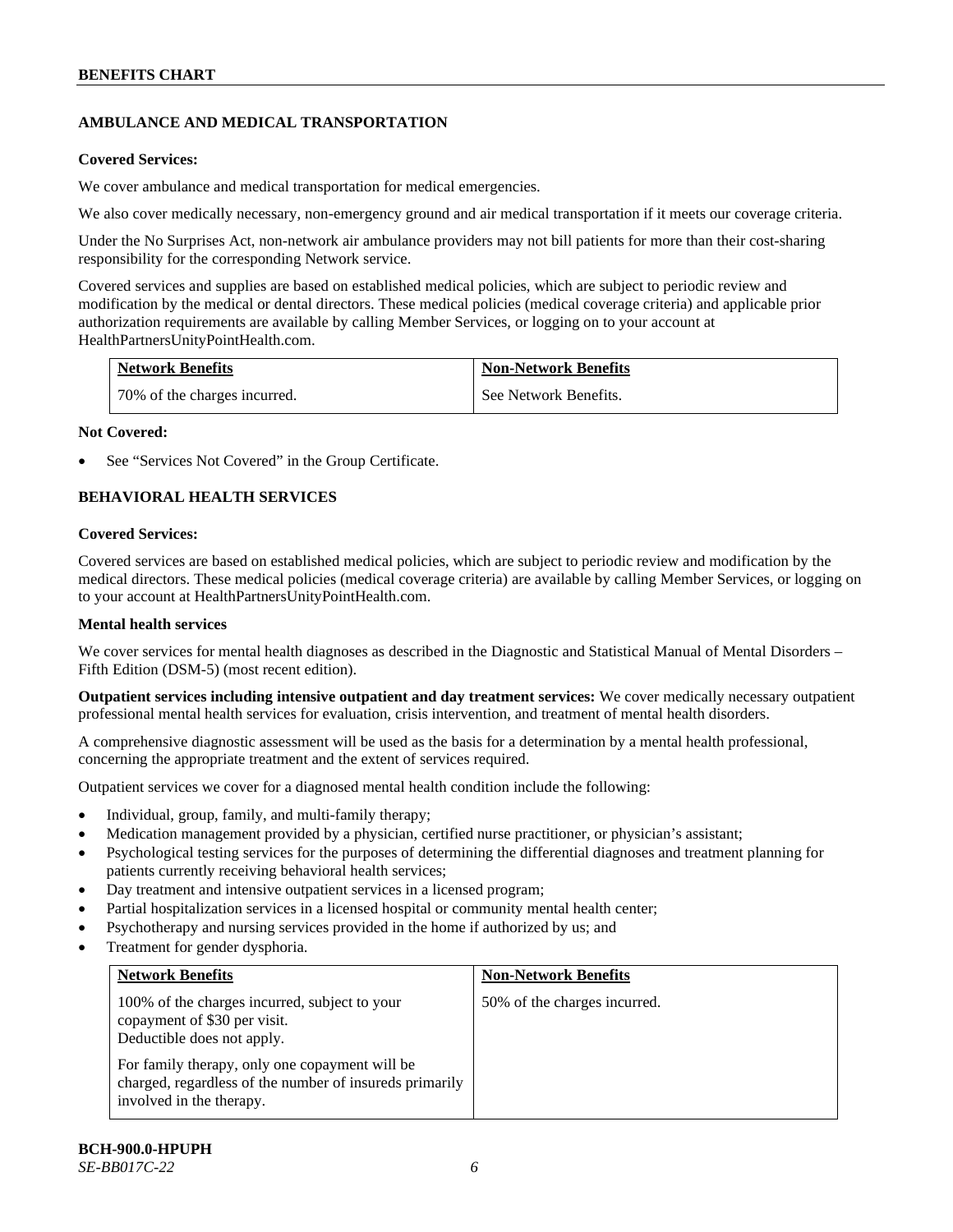### **Group therapy**

| <b>Network Benefits</b>                                                                                     | <b>Non-Network Benefits</b>  |
|-------------------------------------------------------------------------------------------------------------|------------------------------|
| 100% of the charges incurred, subject to your<br>copayment of \$15 per visit.<br>Deductible does not apply. | 50% of the charges incurred. |

### **Inpatient services, including mental health residential treatment services:** We cover the following:

- Medically necessary inpatient services in a hospital and professional services for treatment of mental health disorders. Medical stabilization is covered under inpatient hospital services in the "Hospital and Skilled Nursing Facility Services" section; and
- Medically necessary mental health residential treatment services. This care must be authorized by us and provided by a hospital or residential behavioral health treatment facility licensed by the local state or Department of Health and Human Services. Services not covered under this benefit include halfway houses, group homes, extended care facilities, shelter services, correctional services, detention services, transitional services, group residential services, foster care services and wilderness programs.

| <b>Network Benefits</b>      | <b>Non-Network Benefits</b>  |
|------------------------------|------------------------------|
| 70% of the charges incurred. | 50% of the charges incurred. |

### **Substance use disorder (SUD) services**

We cover medically necessary services for assessments by a licensed alcohol and drug counselor and treatment of substance use disorders as defined in the latest edition of the DSM-5.

**Outpatient services, including intensive outpatient and day treatment services:** We cover medically necessary outpatient professional services for the diagnosis and treatment of substance use disorder. Substance use disorder treatment services must be provided by a program licensed by the local Department of Health and Human Services.

Outpatient services we cover for a diagnosed substance use disorder include the following:

- Individual, group, family, and multi-family therapy provided in an office setting;
- Opiate replacement therapy including methadone and buprenorphine treatment; and
- Day treatment and intensive outpatient services in a licensed program.

| <b>Network Benefits</b>                                                                                                                                                                                                                              | <b>Non-Network Benefits</b>  |
|------------------------------------------------------------------------------------------------------------------------------------------------------------------------------------------------------------------------------------------------------|------------------------------|
| 100% of the charges incurred, subject to your<br>copayment of \$30 per visit.<br>Deductible does not apply.<br>For family therapy, only one copayment will be<br>charged, regardless of the number of insureds primarily<br>involved in the therapy. | 50% of the charges incurred. |

**Inpatient services:** We cover the following:

- Medically necessary inpatient services in a hospital or primary residential treatment in a licensed substance use disorder treatment center. Primary residential treatment is an intensive residential treatment program of limited duration, typically 30 days or less.
- Services provided in a hospital that is licensed by the local state and accredited by Medicare; and
- Detoxification services in a hospital or community detoxification facility if it is licensed by the local Department of Health and Human Services.

| <b>Network Benefits</b>      | <b>Non-Network Benefits</b>  |
|------------------------------|------------------------------|
| 70% of the charges incurred. | 50% of the charges incurred. |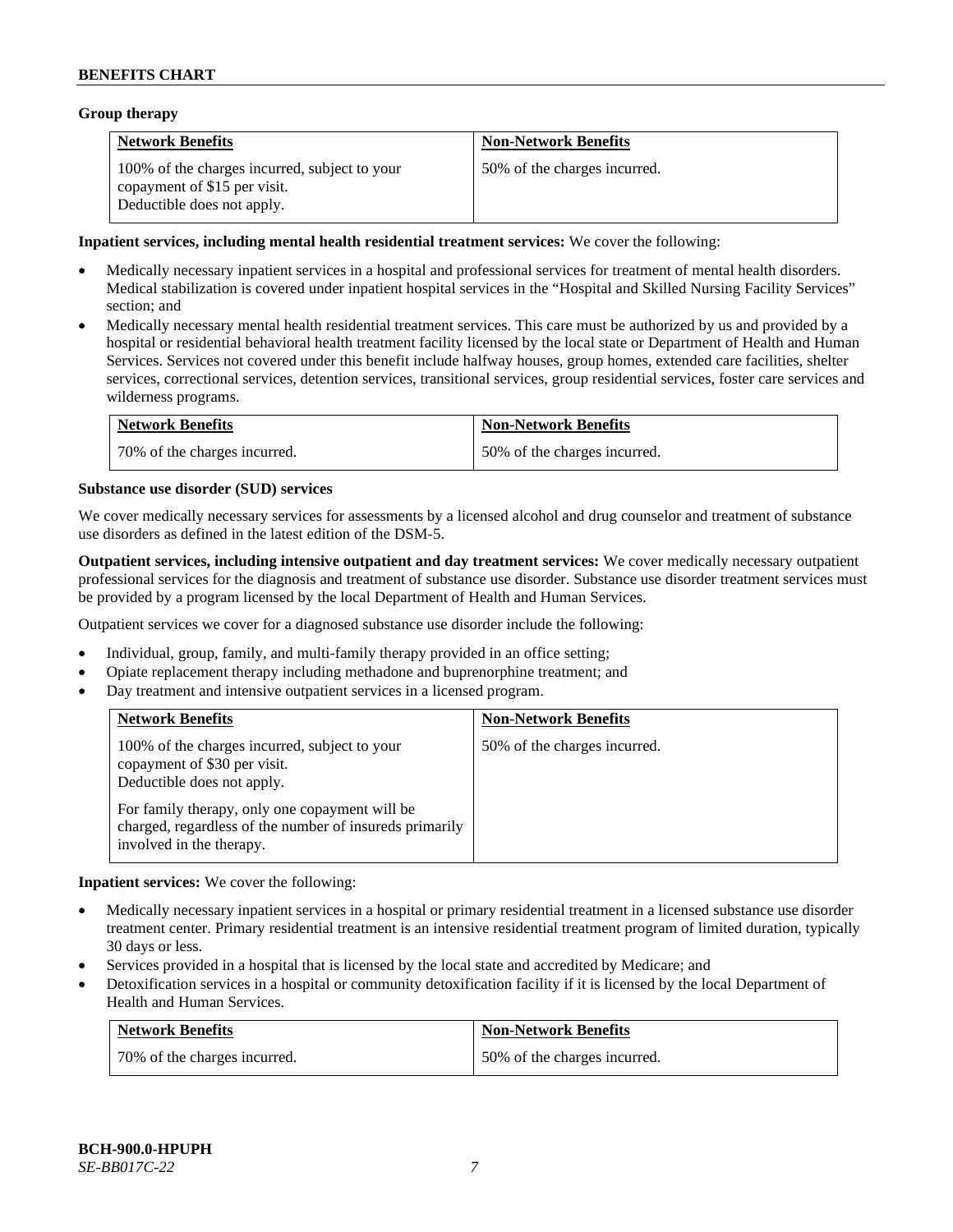### **Not Covered:**

See "Services Not Covered" in the Group Certificate.

### **CHIROPRACTIC SERVICES**

# **Covered Services:**

We cover chiropractic services for rehabilitative care. Chiropractic services are adjustments to any abnormal articulations of the human body, especially those of the spinal column, for the purpose of giving freedom of action to impinged nerves that may cause pain or deranged function.

Massage therapy which is performed in conjunction with other treatment/modalities by a chiropractor, is part of a prescribed treatment plan and is not billed separately is covered.

| <b>Network Benefits</b>                                                                                     | <b>Non-Network Benefits</b>  |
|-------------------------------------------------------------------------------------------------------------|------------------------------|
| 100% of the charges incurred, subject to your<br>copayment of \$30 per visit.<br>Deductible does not apply. | 50% of the charges incurred. |

### **Not Covered:**

- Massage therapy for the purpose of comfort or convenience of the insured.
- See "Services Not Covered" in the Group Certificate.

# **CLINICAL TRIALS**

### **Covered Services:**

We cover certain routine services if you participate in a Phase I, Phase II, Phase III or Phase IV clinical trial that is conducted in relation to the prevention, detection, or treatment of cancer or other life-threatening disease or condition as defined in the Affordable Care Act. We cover routine patient costs for services that would be eligible under this Benefits Chart if the service were provided outside of a clinical trial.

| <b>Network Benefits</b>                              | <b>Non-Network Benefits</b>                          |
|------------------------------------------------------|------------------------------------------------------|
| Coverage level is same as corresponding Network      | Coverage level is same as corresponding Non-Network  |
| Benefits, depending on type of service provided such | Benefits, depending on type of service provided such |
| as Office Visits for Illness or Injury, Inpatient or | as Office Visits for Illness or Injury, Inpatient or |
| <b>Outpatient Hospital Services.</b>                 | <b>Outpatient Hospital Services.</b>                 |

### **Not Covered:**

- The investigative item, device or service itself.
- Items or services that are provided solely to satisfy data collection and analysis needs and that are not used in the direct clinical management of the patient.
- A service that is clearly inconsistent with widely accepted and established standards of care for a particular diagnosis.
- See "Services Not Covered" in the Group Certificate.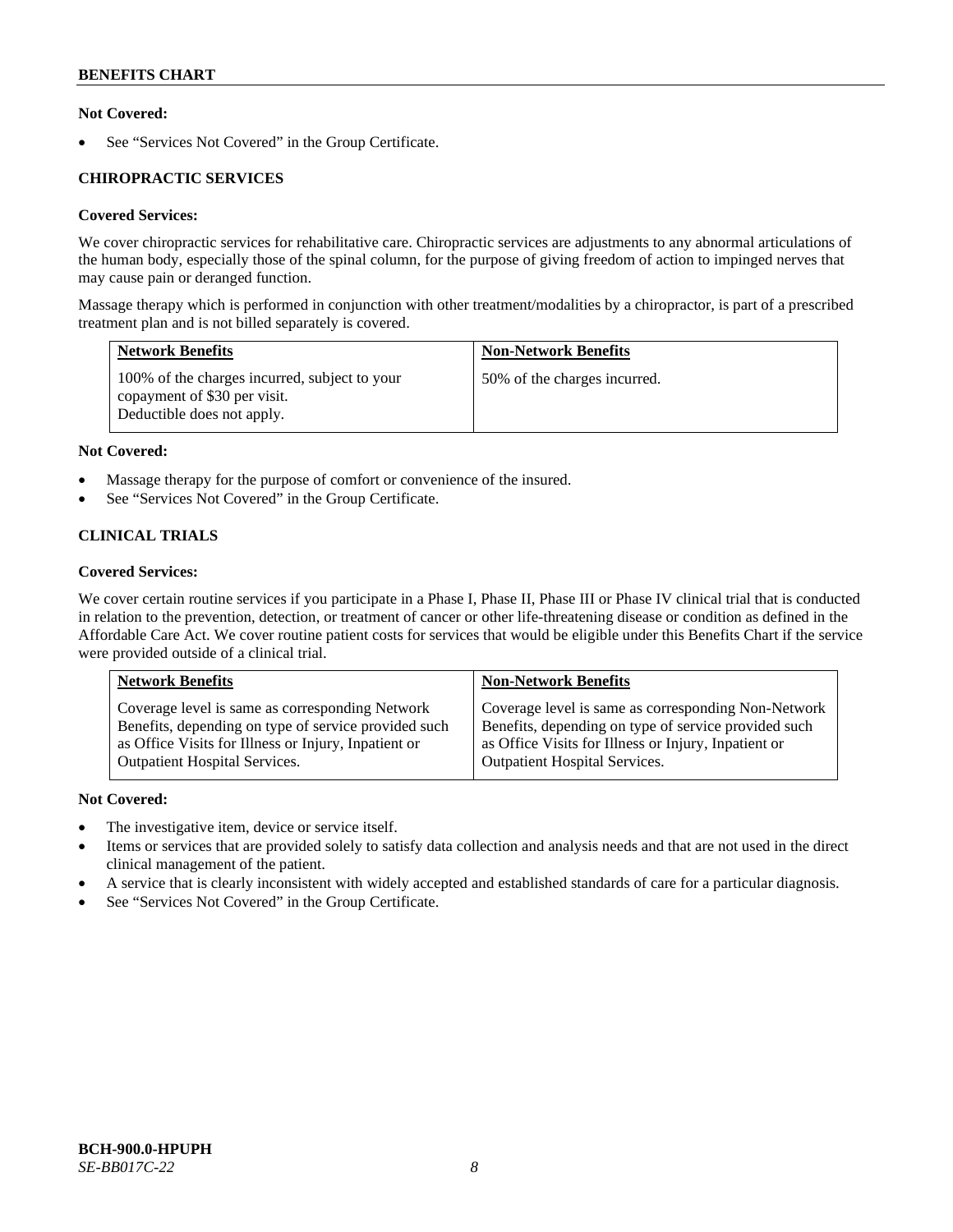### **DENTAL SERVICES**

### **Covered Services:**

We cover services as described below.

**Accidental dental services:** We cover dentally necessary services to treat and restore damage done to sound, natural, unrestored teeth as a result of an accidental injury. Coverage is for damage caused by external trauma to face and mouth only, not for cracked or broken teeth which result from biting or chewing. We cover restorations, root canals, crowns and replacement of teeth lost that are directly related to the accident in which the insured was involved. We cover initial exams, xrays, and palliative treatment including extractions, and other oral surgical procedures directly related to the accident. Subsequent treatment must be initiated within the specified timeframe and must be directly related to the accident. We do not cover restoration and replacement of teeth that are not "sound and natural" at the time of the accident.

Full mouth rehabilitation to correct occlusion (bite) and malocclusion (misaligned teeth not due to the accident) are not covered.

When an implant-supported dental prosthetic treatment is pursued, the accidental dental benefit will be applied to the prosthetic procedure. Benefits are limited to the amount that would be paid toward the placement of a removable dental prosthetic appliance that could be used in the absence of implant treatment. Care must be provided or pre-authorized by a network dentist.

| <b>Network Benefits</b>      | <b>Non-Network Benefits</b>  |
|------------------------------|------------------------------|
| 70% of the charges incurred. | 50% of the charges incurred. |

For all accidental dental services, treatment and/or restoration must be initiated within six months of the date of the injury. Coverage is limited to the initial course of treatment and/or initial restoration. Services must be provided within 24 months of the date of injury to be covered.

### **Medical referral dental services**

**Medically necessary outpatient dental services:** We cover medically necessary outpatient dental services. Coverage is limited to dental services required for treatment of an underlying medical condition, e.g., removal of teeth to complete radiation treatment for cancer of the jaw, cysts and lesions.

| <b>Network Benefits</b>                                                                                     | <b>Non-Network Benefits</b>  |
|-------------------------------------------------------------------------------------------------------------|------------------------------|
| 100% of the charges incurred, subject to your<br>copayment of \$60 per visit.<br>Deductible does not apply. | 50% of the charges incurred. |

**Medically necessary hospitalization and anesthesia for dental care:** We cover medically necessary hospitalization and anesthesia for dental care. This is limited to charges incurred by an insured who: (1) is a child under age five; (2) is severely disabled; (3) has a medical condition, and requires hospitalization or general anesthesia for dental care treatment; or (4) is a child between age five and 12 and care in dental offices has been attempted unsuccessfully and usual methods of behavior modification have not been successful, or when extensive amounts of restorative care, exceeding four appointments, are required. The requirement of a hospital setting must be due to an insured's underlying medical condition. Coverage is limited to facility and anesthesia charges. Anesthesia is covered in a hospital or a dental office. Oral surgeon/dentist professional fees are not covered. The following are examples, though not all-inclusive, of medical conditions which may require hospitalization for dental services: severe asthma, severe airway obstruction or hemophilia. Hospitalization required due to the behavior of the insured or due to the extent of the dental procedure is not covered.

| <b>Network Benefits</b>      | <b>Non-Network Benefits</b>  |
|------------------------------|------------------------------|
| 70% of the charges incurred. | 50% of the charges incurred. |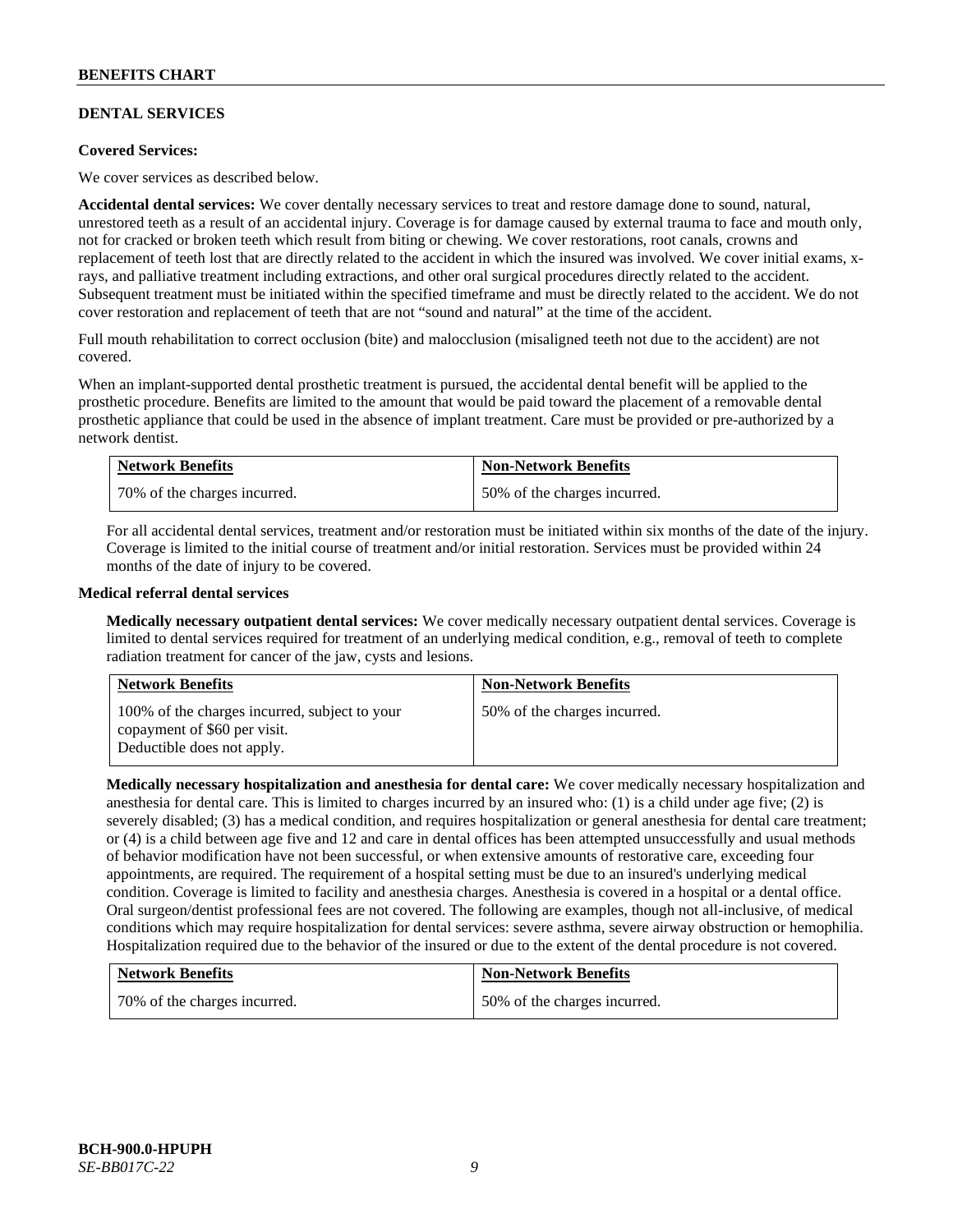**Medical complications of dental care:** We cover medical complications of dental care. Treatment must be medically necessary care and related to medical complications of non-covered dental care, including complications of the head, neck, or substructures.

| <b>Network Benefits</b>                                                                                     | <b>Non-Network Benefits</b>  |
|-------------------------------------------------------------------------------------------------------------|------------------------------|
| 100% of the charges incurred, subject to your<br>copayment of \$60 per visit.<br>Deductible does not apply. | 50% of the charges incurred. |

**Oral surgery:** We cover oral surgery. Coverage is limited to treatment of medical conditions requiring oral surgery, such as treatment of oral neoplasm, non-dental cysts, fracture of the jaws, trauma of the mouth and jaws, and any other oral surgery procedures provided as medically necessary dental services.

| <b>Network Benefits</b>                                                                                     | <b>Non-Network Benefits</b>  |
|-------------------------------------------------------------------------------------------------------------|------------------------------|
| 100% of the charges incurred, subject to your<br>copayment of \$60 per visit.<br>Deductible does not apply. | 50% of the charges incurred. |

**Treatment of cleft lip and cleft palate of a dependent child:** We cover treatment of cleft lip and cleft palate of a dependent child to age 26, including orthodontic treatment and oral surgery directly related to the cleft. Benefits are limited to inpatient or outpatient expenses arising from medical and dental treatment that was scheduled or initiated prior to the dependent turning age 19. Dental services which are not required for the treatment of cleft lip or cleft palate are not covered. If a dependent child covered under the Certificate is also covered under a dental plan which includes orthodontic services, that dental plan shall be considered primary for the necessary orthodontic services. Oral appliances are subject to the same copayment, conditions and limitations as durable medical equipment.

| <b>Network Benefits</b>                                                                                     | <b>Non-Network Benefits</b>  |
|-------------------------------------------------------------------------------------------------------------|------------------------------|
| 100% of the charges incurred, subject to your<br>copayment of \$60 per visit.<br>Deductible does not apply. | 50% of the charges incurred. |

**Treatment of temporomandibular disorder (TMD) and craniomandibular disorder (CMD):** We cover surgical and nonsurgical treatment of temporomandibular disorder (TMD) and craniomandibular disorder (CMD), which is medically necessary care. Dental services which are not required to directly treat TMD or CMD are not covered.

| <b>Network Benefits</b>                                                                                     | <b>Non-Network Benefits</b>  |
|-------------------------------------------------------------------------------------------------------------|------------------------------|
| 100% of the charges incurred, subject to your<br>copayment of \$60 per visit.<br>Deductible does not apply. | 50% of the charges incurred. |

### **Not Covered:**

- Dental treatment, procedures or services not listed in this Benefits Chart.
- Accident related dental services if treatment is (1) provided to teeth which are not sound and natural, (2) to teeth which have been restored, (3) initiated beyond six months from the date of the injury, (4) received beyond the initial treatment or restoration or (5) received beyond 24 months from the date of injury.
- Oral surgery to remove wisdom teeth, except as stated in the pediatric dental amendment.
- Orthognathic treatment or procedures and all related services.
- See "Services Not Covered" in the Group Certificate.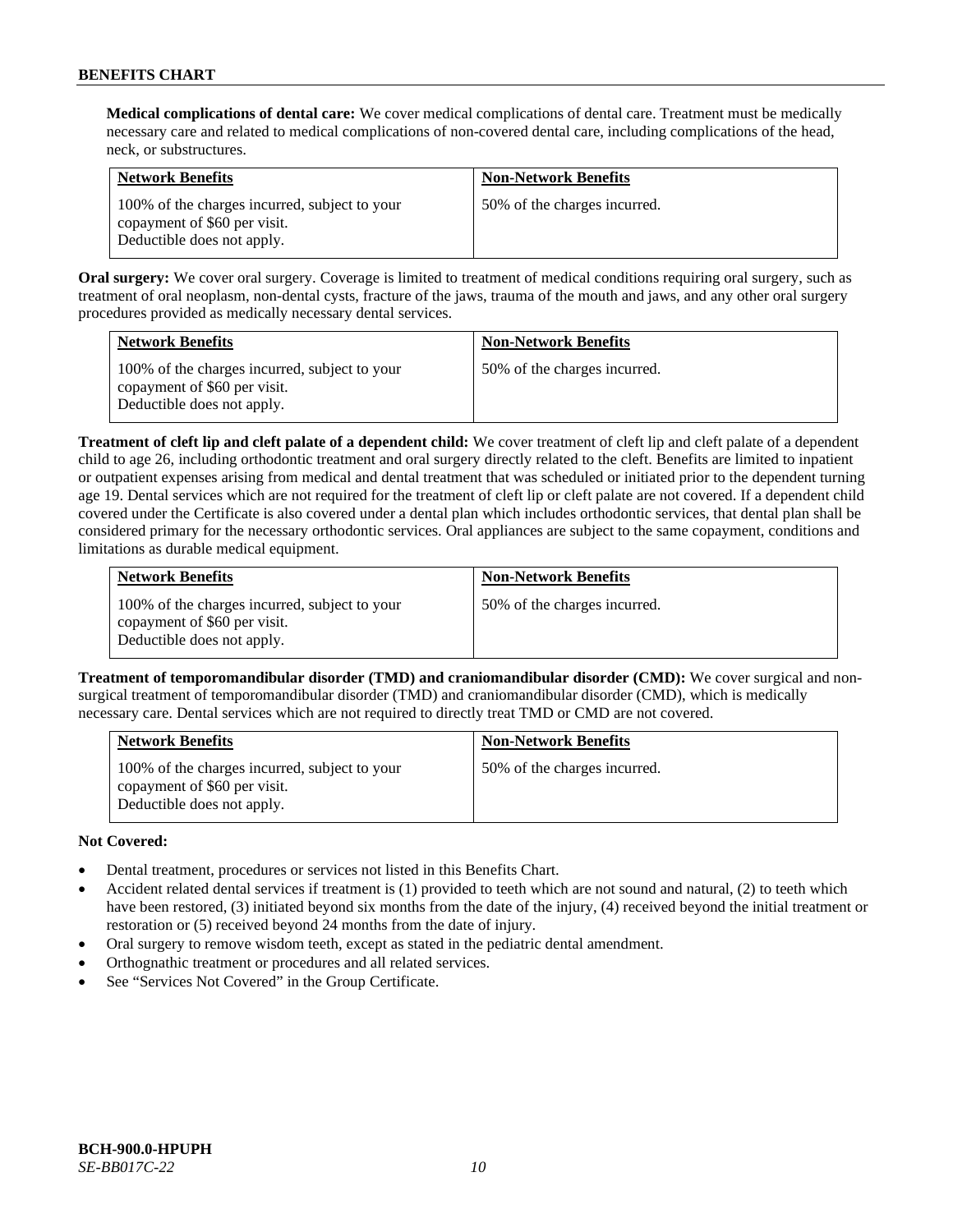### **DIABETES AND HYPERTENSION DISEASE MANAGEMENT PROGRAM**

### **Covered Services:**

If you meet criteria for coverage, you may qualify for the diabetes and/or hypertension disease management program.

The program covers group health coaching which focuses on weight loss, exercise, behavior modification and health education through Omada Health.

| Network Benefits                                            | Non-Network Benefits |
|-------------------------------------------------------------|----------------------|
| 100% of the charges incurred.<br>Deductible does not apply. | Not applicable.      |

### **Not Covered:**

See "Services Not Covered" in the Group Certificate.

# **DIABETIC EQUIPMENT AND SUPPLIES**

### **Covered Services:**

We cover physician prescribed medically appropriate and necessary drugs and supplies used in the management and treatment of diabetes for insureds with gestational, Type I or Type II diabetes including durable diabetic equipment and disposable supplies, as described below.

Certain items are only covered if your condition meets our coverage criteria and obtained through an authorized vendor. For more information on what we cover and any prior authorization requirements, call Member Services or log on to your account at [HealthPartnersUnityPointHealth.com.](https://www.healthpartnersunitypointhealth.com/)

Insulin and medications for diabetes are covered as outpatient drugs under the "Prescription Drug Services" section.

**Pumps and pump supplies.** These include diabetic insulin pumps, diabetic infusion pumps and infusion pump supplies such as infusion sets, tubing, connectors and syringe reservoirs.

| <b>Network Benefits</b>                                                                                              | <b>Non-Network Benefits</b>  |
|----------------------------------------------------------------------------------------------------------------------|------------------------------|
| Pumps received at a pharmacy:<br>70% of the charges incurred.<br>Deductible does not apply.                          | 50% of the charges incurred. |
| Pumps received from a non-pharmacy provider:<br>70% of the charges incurred if purchased from an<br>approved vendor. |                              |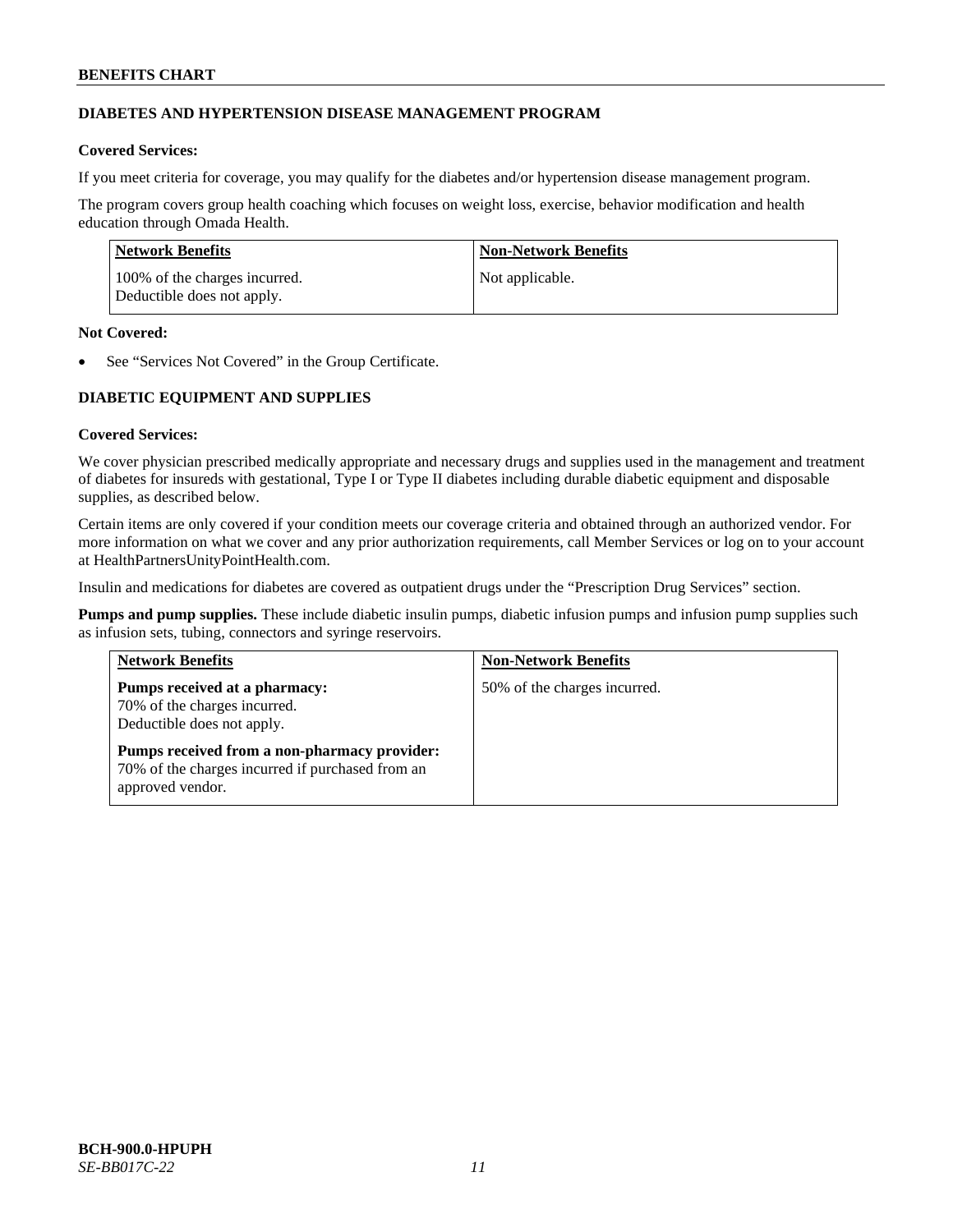#### **All other diabetic durable equipment and supplies**

**Durable diabetic equipment and supplies**. These include continuous glucose monitoring system (CGMS), transmitter, sensors and receivers, diabetic blood glucose monitors and control/calibrating solutions (for checking accuracy or testing equipment and test strips).

**Disposable diabetic supplies.** These are one-time use supplies, including syringes, lancets, lancet devices, blood and urine ketone test strips, and needles.

Certain diabetic supplies and equipment must be purchased at a pharmacy.

| <b>Network Benefits</b>                                                                                              | <b>Non-Network Benefits</b>  |
|----------------------------------------------------------------------------------------------------------------------|------------------------------|
| If received through a pharmacy:<br>70% of the charges incurred.<br>Deductible does not apply.                        | 50% of the charges incurred. |
| If received through a non-pharmacy provider:<br>70% of the charges incurred if purchased from an<br>approved vendor. |                              |

### **Limitations:**

- No more than a 93-day supply of diabetic supplies is covered and dispensed at a time.
- We require that certain diabetic supplies and equipment be purchased at a pharmacy.
- Diabetic supplies and equipment are limited to certain models and brands.
- Durable medical equipment and supplies must be obtained from or repaired by approved vendors.
- Covered services and supplies are based on established medical policies which are subject to periodic review and modification by the medical directors. Our coverage policy for diabetic supplies includes information on our required models and brands. These medical policies (medical coverage criteria) are available by calling Member Services, or logging on to your account a[t HealthPartnersUnityPointHealth.com.](https://www.healthpartnersunitypointhealth.com/)

### **Not Covered:**

- Replacement or repair of any covered items, if the items are (i) damaged or destroyed by misuse, abuse or carelessness, (ii) lost; or (iii) stolen.
- Duplicate or similar items.
- Labor and related charges for repair of any covered items which are more than the cost of replacement by an approved vendor.
- Batteries for monitors and equipment.
- Sales tax, mailing, delivery charges, service call charges.
- See "Services Not Covered" in the Group Certificate.

### **DIAGNOSTIC IMAGING SERVICES**

#### **Covered Services:**

We cover diagnostic imaging, when ordered by a provider and provided in a clinic or outpatient hospital facility.

To see the benefit level for inpatient hospital or skilled nursing facility services, see benefits under "Inpatient Hospital and Skilled Nursing Facility Services."

### **Outpatient magnetic resonance imaging (MRI) and computed tomography (CT)**

| <b>Network Benefits</b>      | <b>Non-Network Benefits</b>  |
|------------------------------|------------------------------|
| 70% of the charges incurred. | 50% of the charges incurred. |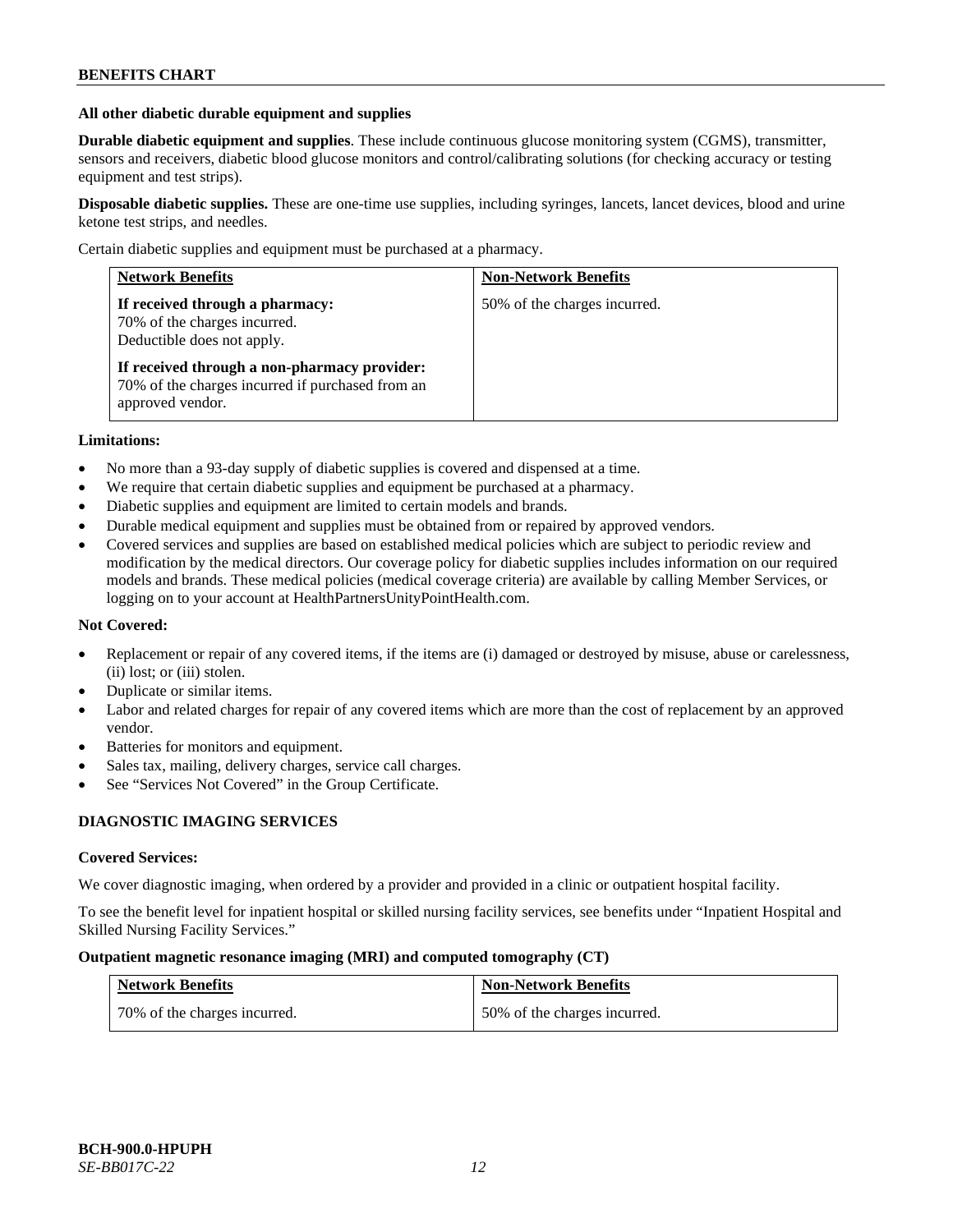#### **All other outpatient diagnostic imaging services**

#### **Services for illness or injury**

| <b>Network Benefits</b>                                    | <b>Non-Network Benefits</b>  |
|------------------------------------------------------------|------------------------------|
| 70% of the charges incurred.<br>Deductible does not apply. | 50% of the charges incurred. |

### **Preventive services (MRI/CT procedures are not considered preventive)**

Diagnostic imaging services associated with preventive services are covered at the benefit level shown in the "Preventive Services" section of this Benefits Chart.

# **Not Covered:**

See "Services Not Covered" in the Group Certificate.

# **DURABLE MEDICAL EQUIPMENT, PROSTHETICS, ORTHOTICS AND SUPPLIES**

#### **Covered Services:**

We cover equipment and services, as described below.

We cover durable medical equipment and services, prosthetics, orthotics, and supplies, subject to the limitations below, including certain disposable supplies and enteral feedings.

We cover special dietary treatment for phenylketonuria (PKU) and oral amino acid based elemental formula if it meets our medical coverage criteria.

Diabetic equipment and supplies are covered under the "Diabetic Equipment and Supplies" section of this Benefits Chart.

### **Special dietary treatment for Phenylketonuria (PKU) if it meets our medical coverage criteria**

| <b>Network Benefits</b>                                    | <b>Non-Network Benefits</b>  |
|------------------------------------------------------------|------------------------------|
| 70% of the charges incurred.<br>Deductible does not apply. | 50% of the charges incurred. |

### **Oral amino acid based elemental formula if it meets our medical coverage criteria**

| <b>Network Benefits</b>      | <b>Non-Network Benefits</b>  |
|------------------------------|------------------------------|
| 70% of the charges incurred. | 50% of the charges incurred. |

#### **Prosthetic limb devices to replace in whole or in part, an arm or leg**

| <b>Network Benefits</b>                                    | <b>Non-Network Benefits</b>  |
|------------------------------------------------------------|------------------------------|
| 80% of the charges incurred.<br>Deductible does not apply. | 50% of the charges incurred. |

#### **All other durable medical equipment, prosthetics, orthotics and supplies**

| <b>Network Benefits</b>      | <b>Non-Network Benefits</b>  |
|------------------------------|------------------------------|
| 70% of the charges incurred. | 50% of the charges incurred. |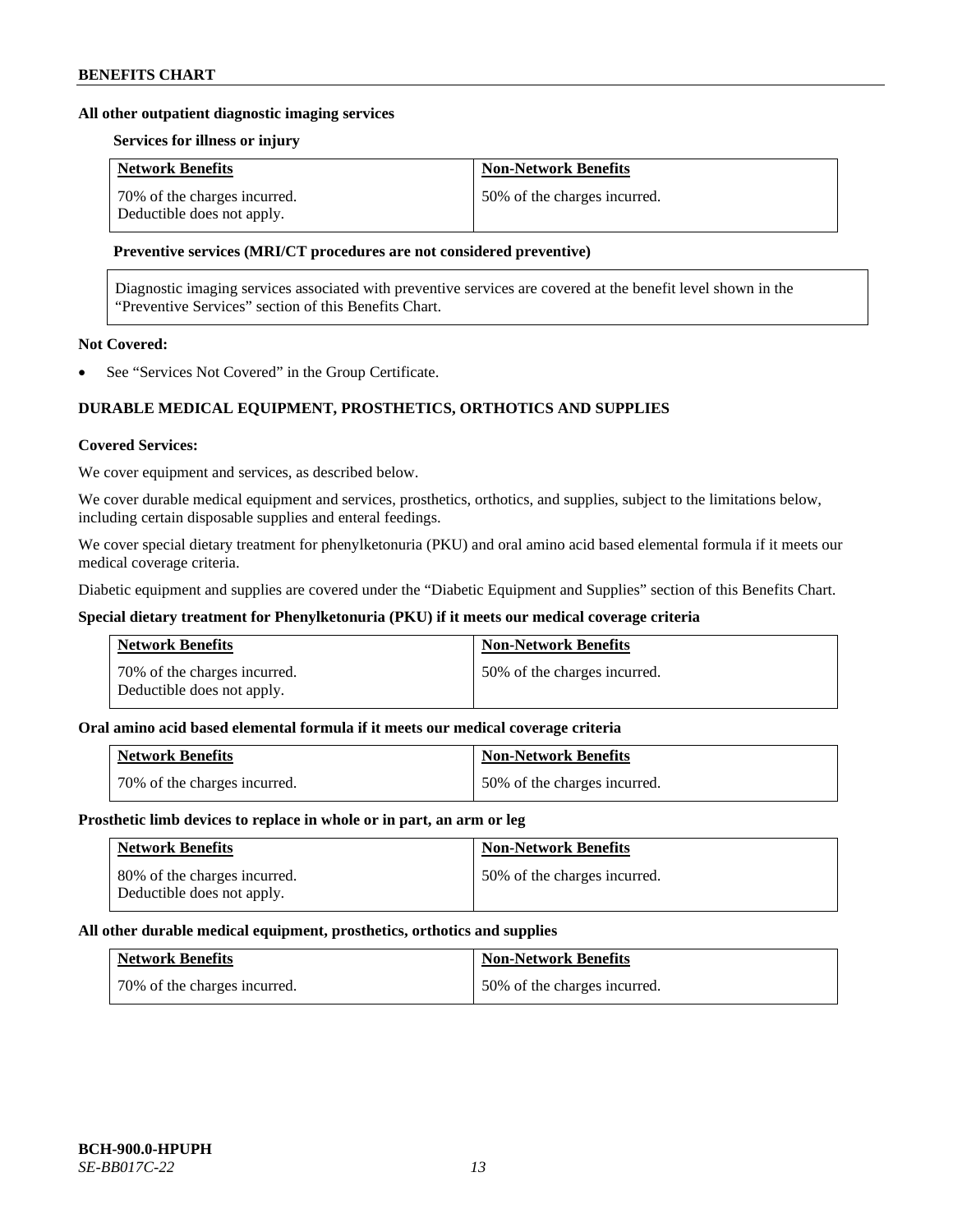### **Limitations:**

Coverage of durable medical equipment is limited by the following:

- Payment will not exceed the cost of an alternate piece of equipment or service that is effective and medically necessary.
- For prosthetic benefits, other than oral appliances for cleft lip and cleft palate, payment will not exceed the cost of an alternate piece of equipment or service that is effective, medically necessary and enables insureds to conduct standard activities of daily living.
- We reserve the right to determine if an item will be approved for rental vs. purchase.
- Durable medical equipment and supplies must be obtained from or repaired by approved vendors.
- Covered services and supplies are based on established medical policies which are subject to periodic review and modification by the medical or dental directors. Our coverage policy for diabetic supplies includes information on our required models and brands. These medical policies (medical coverage criteria) are available by calling Member Services, or logging on to your account at [HealthPartnersUnityPointHealth.com.](https://www.healthpartnersunitypointhealth.com/)

### **Not Covered:**

Items which are not eligible for coverage include, but are not limited to:

- Replacement or repair of any covered items, if the items are (i) damaged or destroyed by misuse, abuse or carelessness, (ii) lost; or (iii) stolen.
- Duplicate or similar items.
- Labor and related charges for repair of any covered items which are more than the cost of replacement by an approved vendor.
- Sales tax, mailing, delivery charges, service call charges.
- Items which are primarily educational in nature or for hygiene, vocation, comfort, convenience or recreation.
- Communication aids or devices: equipment to create, replace or augment communication abilities including, but not limited to, speech processors, receivers, communication boards, or computer or electronic assisted communication.
- Hearing aids (implantable and external, including osseointegrated or bone anchored) and their fitting. This exclusion does not apply to cochlear implants.
- Eyeglasses, contact lenses and their fitting, measurement and adjustment, except as specifically described in this Benefits Chart.
- Hair prostheses (wigs).
- Household equipment which primarily has customary uses other than medical, such as, but not limited to, exercise cycles, air purifiers, central or unit air conditioners, water purifiers, non-allergenic pillows, mattresses or waterbeds.
- Household fixtures including, but not limited to, escalators or elevators, ramps, swimming pools and saunas.
- Modifications to the structure of the home including, but not limited to, wiring, plumbing or charges for installation of equipment.
- Vehicle, car or van modifications including, but not limited to, hand brakes, hydraulic lifts and car carrier.
- Rental equipment while owned equipment is being repaired by non-contracted vendors, beyond one month rental of medically necessary equipment.
- Other equipment and supplies, including but not limited to assistive devices, that we determine are not eligible for coverage.
- See "Services Not Covered" in the Group Certificate.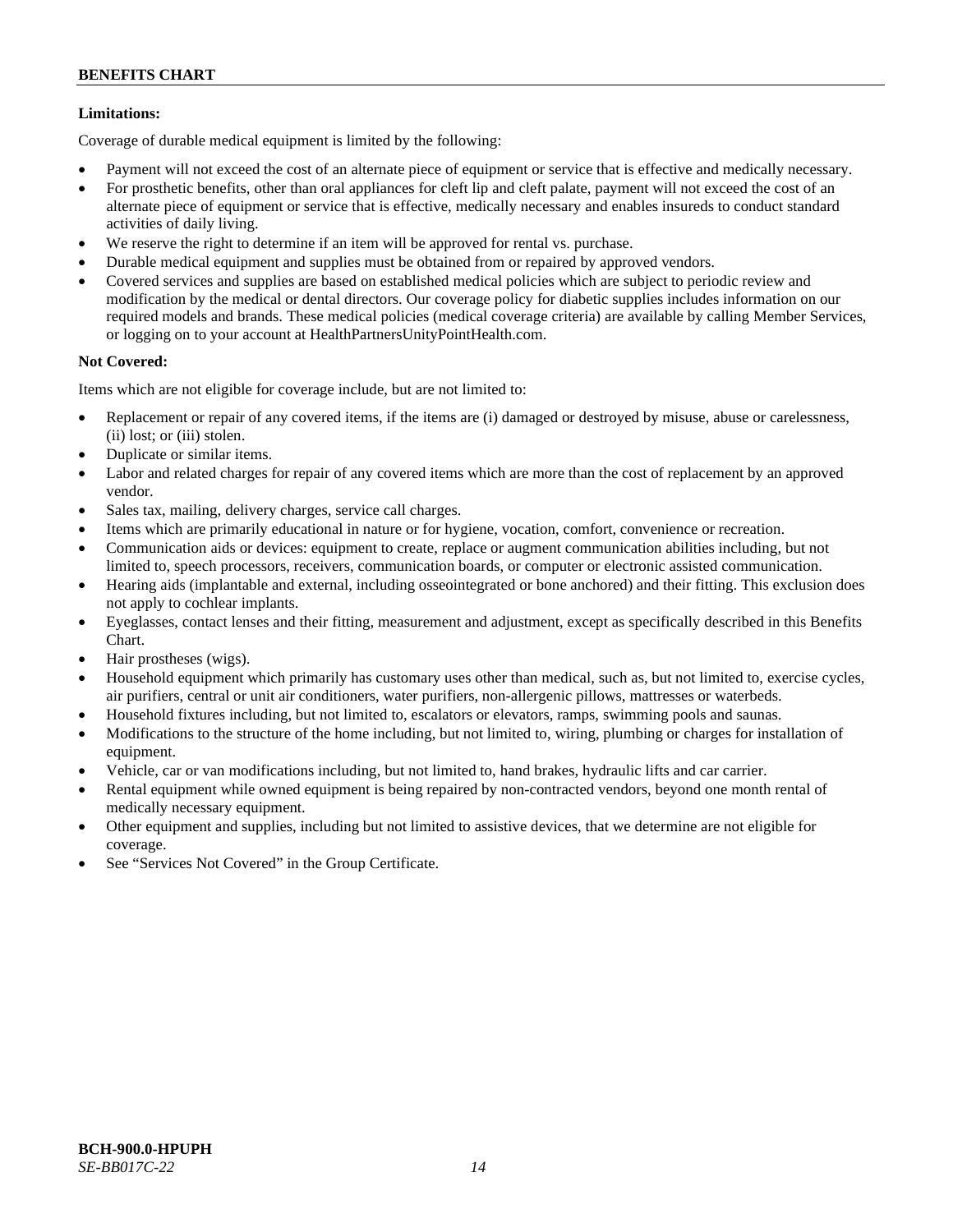### **EMERGENCY AND URGENTLY NEEDED CARE SERVICES**

### **Covered Services:**

We cover services for emergency care and urgently needed care if the services are otherwise eligible for coverage under this Benefits Chart.

**Urgently needed care.** These are services to treat an unforeseen illness or injury, which are required in order to prevent a serious deterioration in your health, and which cannot be delayed until the next available clinic or office hours.

#### **Urgently needed care at clinics**

| <b>Network Benefits</b>                                                                                     | <b>Non-Network Benefits</b> |
|-------------------------------------------------------------------------------------------------------------|-----------------------------|
| 100% of the charges incurred, subject to your<br>copayment of \$60 per visit.<br>Deductible does not apply. | See Network Benefits.       |

**Emergency care.** These are services to treat: (1) the sudden, unexpected onset of illness or injury which, if left untreated or unattended until the next available clinic or office hours, would result in hospitalization, or (2) a condition requiring professional health services immediately necessary to preserve life or stabilize health, or with respect to a pregnant woman having contractions, that there is inadequate time to safely transfer the woman to another hospital for delivery or that a transfer may pose a threat to the health or safety of the woman or unborn child. Emergency care includes emergency services as defined in Division BB, Title I, Section 102 of the Consolidated Appropriations Act of 2021. Emergency care also includes an immediate response service available on a 24-hour, seven-day-a-week basis for each child, or person, having a psychiatric crisis, a mental health crisis, or a mental health emergency.

When reviewing claims for coverage of emergency services, our medical director will take into consideration a reasonable layperson's belief that the circumstances required immediate medical care that could not wait until the next working day or next available clinic appointment.

Under the No Surprises Act, Non-Network emergency care providers may not bill patients for more than their cost-sharing responsibility for the corresponding Network service

#### **Emergency care in a hospital emergency room, including professional services of a physician**

| <b>Network Benefits</b>      | <b>Non-Network Benefits</b> |
|------------------------------|-----------------------------|
| 70% of the charges incurred. | See Network Benefits.       |

**Inpatient emergency care in a hospital, including post-stabilization services as required under the federal No Surprises Act and its implementing regulations**

| <b>Network Benefits</b>      | <b>Non-Network Benefits</b> |
|------------------------------|-----------------------------|
| 70% of the charges incurred. | See Network Benefits.       |

### **Not Covered:**

See "Services Not Covered" in the Group Certificate.

# **GENE THERAPY**

### **Covered Services:**

We cover gene therapy treatment that meets our current medical coverage criteria.

| <b>Network Benefits</b>                                                                                                                                                                                  | <b>Non-Network Benefits</b> |
|----------------------------------------------------------------------------------------------------------------------------------------------------------------------------------------------------------|-----------------------------|
| Coverage level is same as corresponding Network<br>Benefits, depending on type of service provided, such<br>as Office Visits for Illness or Injury, Inpatient or<br><b>Outpatient Hospital Services.</b> | No coverage.                |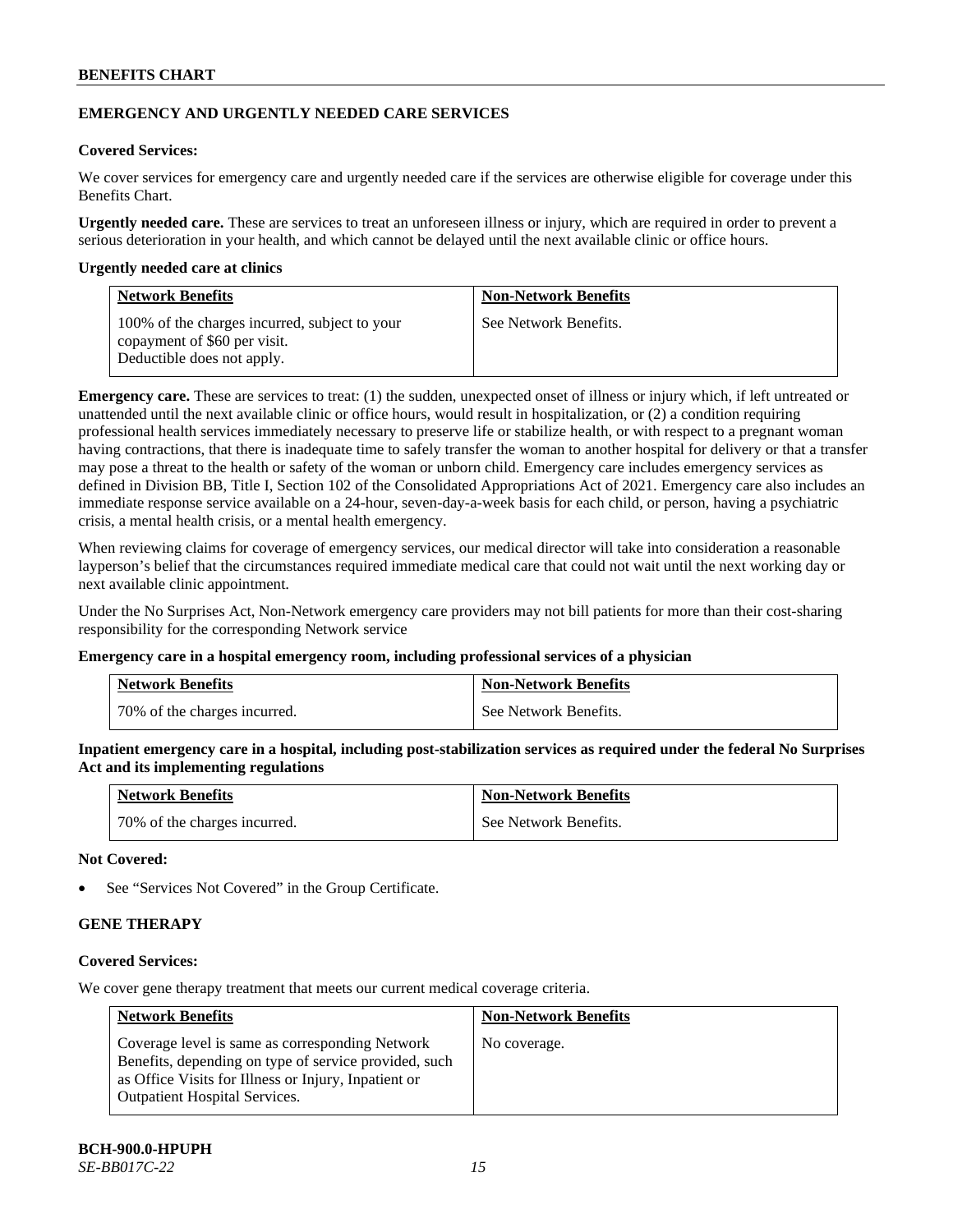### **Limitations:**

- Gene therapy must be provided by a designated provider.
- Specific types of gene therapy are limited to therapies and conditions specified in our medical coverage criteria.

### **Not Covered:**

See "Services Not Covered" in the Group Certificate.

# **HEALTH EDUCATION**

### **Covered Services:**

We cover education for preventive services and education for the management of chronic health problems (such as diabetes). Coverage includes medical nutrition therapy, that is provided by a certified, registered, or licensed health care professional working in a program consistent with the national standards of diabetes self-management education as established by the American Diabetes Association.

| <b>Network Benefits</b>                                     | <b>Non-Network Benefits</b>  |
|-------------------------------------------------------------|------------------------------|
| 100% of the charges incurred.<br>Deductible does not apply. | 50% of the charges incurred. |

### **Not Covered:**

See "Services Not Covered" in the Group Certificate.

# **HOME HEALTH SERVICES**

### **Covered Services:**

We cover the following services:

- Skilled nursing treatment in the home intended to provide a safe transition from other levels of care;
- Physical therapy, occupational therapy, speech therapy, respiratory therapy and other therapeutic services;
- Non-routine prenatal and postnatal services;
- Routine postnatal well child visits as described in the coverage criteria;
- Phototherapy services for newborns;
- Home health aide services and other eligible home health services when provided in your home if you are homebound (i.e., unable to leave home without considerable effort due to a medical condition). Lack of transportation does not constitute homebound status. For phototherapy services for newborns and high risk prenatal services, supplies and equipment are included;
- Total parenteral nutrition/intravenous ("TPN/IV") therapy, equipment, supplies and drugs in connection with IV therapy. IV line care kits are covered under Durable Medical Equipment. You do not need to be homebound to receive total parenteral nutrition/intravenous ("TPN/IV") therapy.
- Palliative care benefits. Palliative care includes symptom management, education and establishing goals of care. We waive the requirement that you be homebound for a limited number of home visits for palliative care (as shown in this Benefits Chart), if you have a life-threatening, non-curable condition which has a prognosis of survival of two years or less. Additional palliative care visits are eligible under the home health services benefit if you are homebound and meet all other requirements defined in this section.

Home health services are eligible and covered only when:

- medically necessary; and
- provided as rehabilitative care, terminal care or maternity care; and
- ordered by a physician, and included in the written home care plan.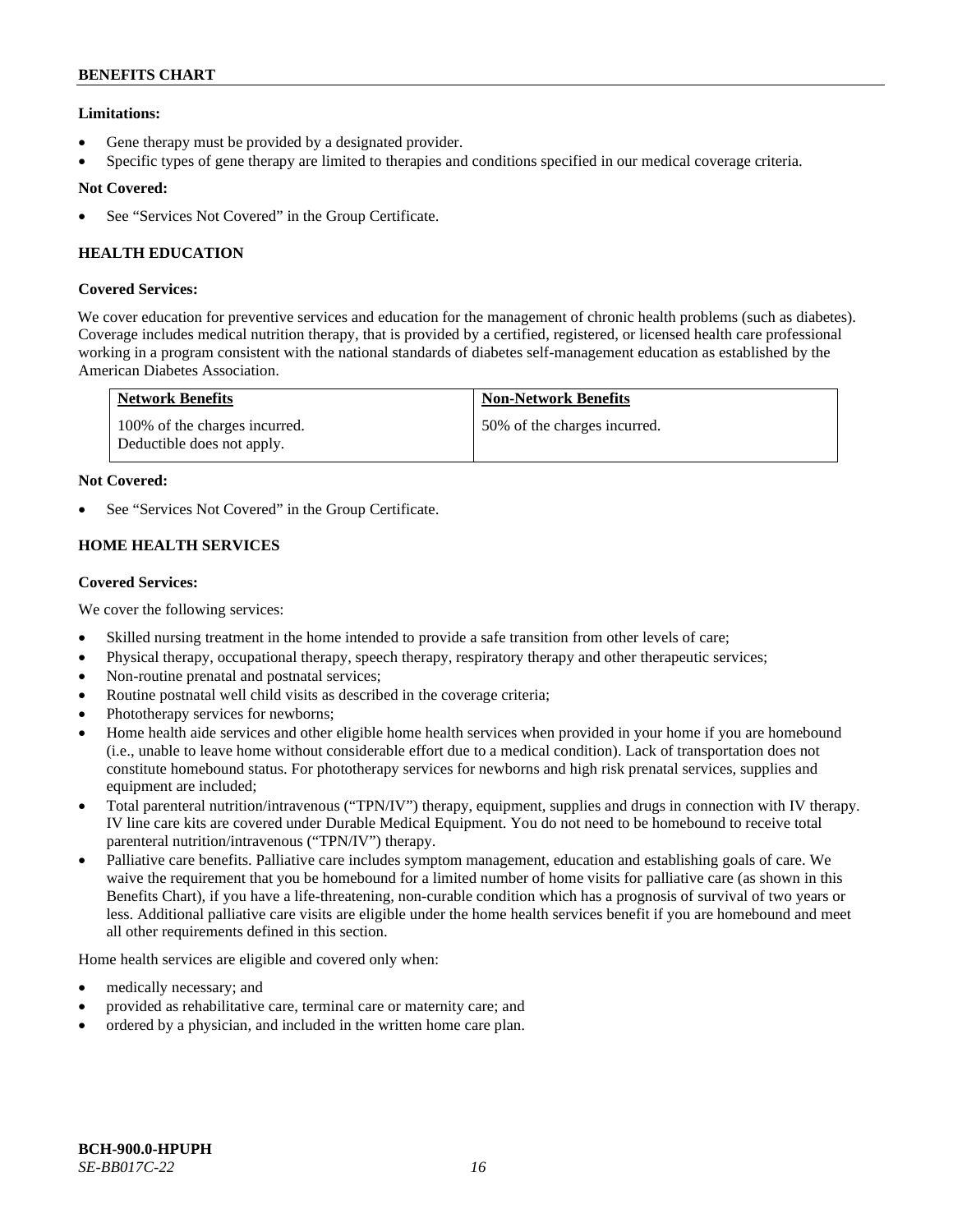### **Physical therapy, occupational therapy, speech therapy, respiratory therapy, home health aide services and palliative care**

| <b>Network Benefits</b>                                                                                     | <b>Non-Network Benefits</b>  |
|-------------------------------------------------------------------------------------------------------------|------------------------------|
| 100% of the charges incurred, subject to your<br>copayment of \$30 per visit.<br>Deductible does not apply. | 50% of the charges incurred. |

If more than one home health visit occurs in a day, a separate copayment applies to each. For example, if an occupational therapist and a physical therapist visit an insured in the same day, a separate copayment will be charged for each visit.

#### **TPN/IV therapy, skilled nursing services, non-routine prenatal/postnatal services and phototherapy**

| <b>Network Benefits</b>                                     | <b>Non-Network Benefits</b>  |
|-------------------------------------------------------------|------------------------------|
| 100% of the charges incurred.<br>Deductible does not apply. | 50% of the charges incurred. |

#### **Routine postnatal well child visit**

| <b>Network Benefits</b>                                     | <b>Non-Network Benefits</b>  |
|-------------------------------------------------------------|------------------------------|
| 100% of the charges incurred.<br>Deductible does not apply. | 50% of the charges incurred. |

#### **Limitations:**

- Home health services are not provided as a substitute for a primary caregiver in the home or as relief (respite) for a primary caregiver in the home. We will not reimburse family members or residents in your home for the above services.
- A service shall not be considered a skilled nursing service merely because it is performed by, or under the direct supervision of, a licensed nurse. Where a service (such as tracheotomy suctioning or ventilator monitoring) or like services, can be safely and effectively performed by a non-medical person (or self-administered), without the direct supervision of a licensed nurse, the service shall not be regarded as a skilled nursing service, whether or not a skilled nurse actually provides the service. The unavailability of a competent person to provide a non-skilled service shall not make it a skilled service when a skilled nurse provides it. Only the skilled nursing component of so-called "blended" services (i.e. services which include skilled and non-skilled components) are covered under this Benefits Chart.

#### **Not Covered:**

- Financial or legal counseling services.
- Housekeeping or meal services in your home.
- Services provided by a family member or enrollee, or a resident in the enrollee's home.
- Vocational rehabilitation and recreational or educational therapy. Recreation therapy is therapy provided solely for the purpose of recreation, including but not limited to: (a) requests for physical therapy or occupational therapy to improve athletic ability, and (b) braces or guards to prevent sports injuries.
- See "Services Not Covered" in the Group Certificate.

### **HOSPICE SERVICES**

#### **Applicable definitions:**

**Part-time.** This is up to two hours of service per day, more than two hours is considered continuous care.

**Continuous care.** This is from two to twelve hours of service per day provided by a registered nurse, licensed practical nurse, or home health aide, during a period of crisis in order to maintain a terminally ill patient at home.

**Appropriate facility.** This is a nursing home, hospice residence, or other inpatient facility.

**Custodial care related to hospice services.** This means providing assistance in the activities of daily living and the care needed by a terminally ill patient which can be provided by primary caregiver (i.e., family member or friend) who is responsible for the patient's home care.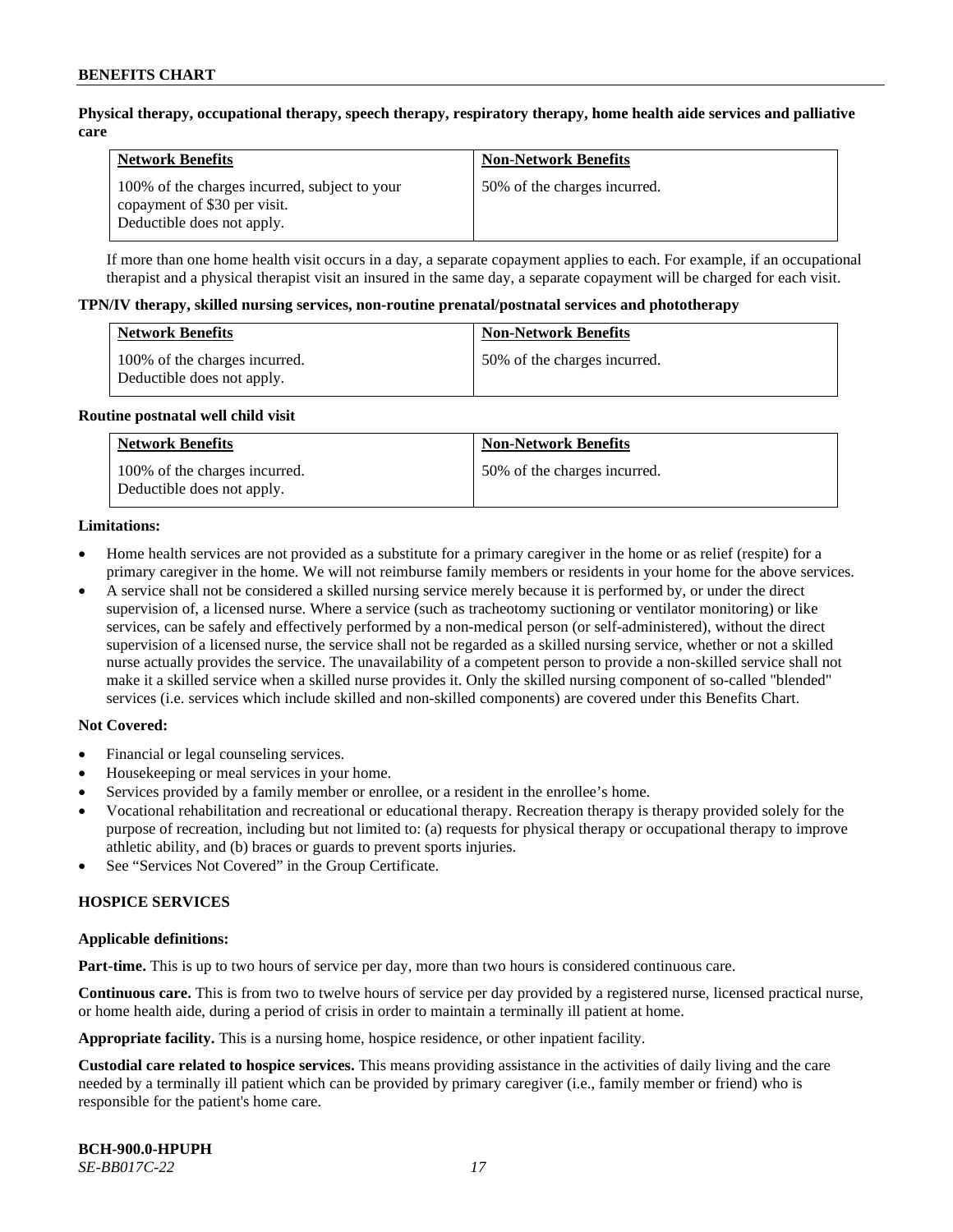### **Covered Services:**

**Hospice program.** We cover the services described below if you are terminally ill and accepted as a hospice program participant. You must meet the eligibility requirements of the program, and elect to receive services through the hospice program. If you elect to receive hospice services, you do so in lieu of curative treatment for your terminal illness for the period you are enrolled in the hospice program.

**Eligibility:** In order to be eligible to be enrolled in the hospice program, you must: (1) be a terminally ill patient (prognosis of six months or less); (2) have chosen a palliative treatment focus (i.e., emphasizing comfort and supportive services rather than treatment attempting to cure the disease or condition); and (3) continue to meet the terminally ill prognosis as reviewed by our medical director or his or her designee over the course of care. You may withdraw from the hospice program at any time.

**Eligible services:** Hospice services include the following services provided in accordance with an approved hospice treatment plan.

- Inpatient services: We cover inpatient services in a hospice facility.
- Home health services:
	- o Part-time care provided in your home by an interdisciplinary hospice team (which may include a physician, nurse, social worker, and spiritual counselor) and medically necessary home health services are covered.
	- One or more periods of continuous care in your home or in a setting which provides day care for pain or symptom management, when medically necessary, will be covered.
- Other services:
	- o Respite care is covered for care in your home or in an appropriate facility, to give your primary caregivers (i.e., family members or friends) rest and/or relief when necessary in order to maintain a terminally ill patient at home.
	- o Medically necessary medications for pain and symptom management.
	- o Semi-electric hospital beds and other durable medical equipment are covered.
	- o Emergency and non-emergency care is covered.

| <b>Network Benefits</b>      | <b>Non-Network Benefits</b>  |
|------------------------------|------------------------------|
| 70% of the charges incurred. | 50% of the charges incurred. |

Respite care is limited to five episodes, up to five days per episode. Inpatient hospice services are limited to 15 days per lifetime.

#### **Not Covered:**

- Financial or legal counseling services.
- Housekeeping or meal services in your home.
- Custodial or maintenance care related to hospice services, whether provided in the home or in a nursing home.
- Any service not specifically described as covered services under this hospice services benefits.
- Any services provided by members of your family or residents in your home.
- See "Services Not Covered" in the Group Certificate.

### **HOSPITAL AND SKILLED NURSING FACILITY SERVICES**

#### **Covered Services:**

We cover services as described below.

#### **Medical or surgical hospital services**

**Inpatient hospital services:** We cover the following medical or surgical services, for the treatment of acute illness or injury, which require the level of care only provided in an acute care facility. These services must be authorized by a physician.

Inpatient hospital services include: room and board; the use of operating or maternity delivery rooms; intensive care facilities; newborn nursery facilities; general nursing care, anesthesia, laboratory and diagnostic imaging services, reconstructive surgery, radiation therapy, physical therapy, prescription drugs or other medications administered during treatment, blood and blood products (unless replaced), and blood derivatives, and other diagnostic or treatment related hospital services; physician and other professional medical and surgical services provided while in the hospital, including gender confirmation surgery that meets medical coverage criteria.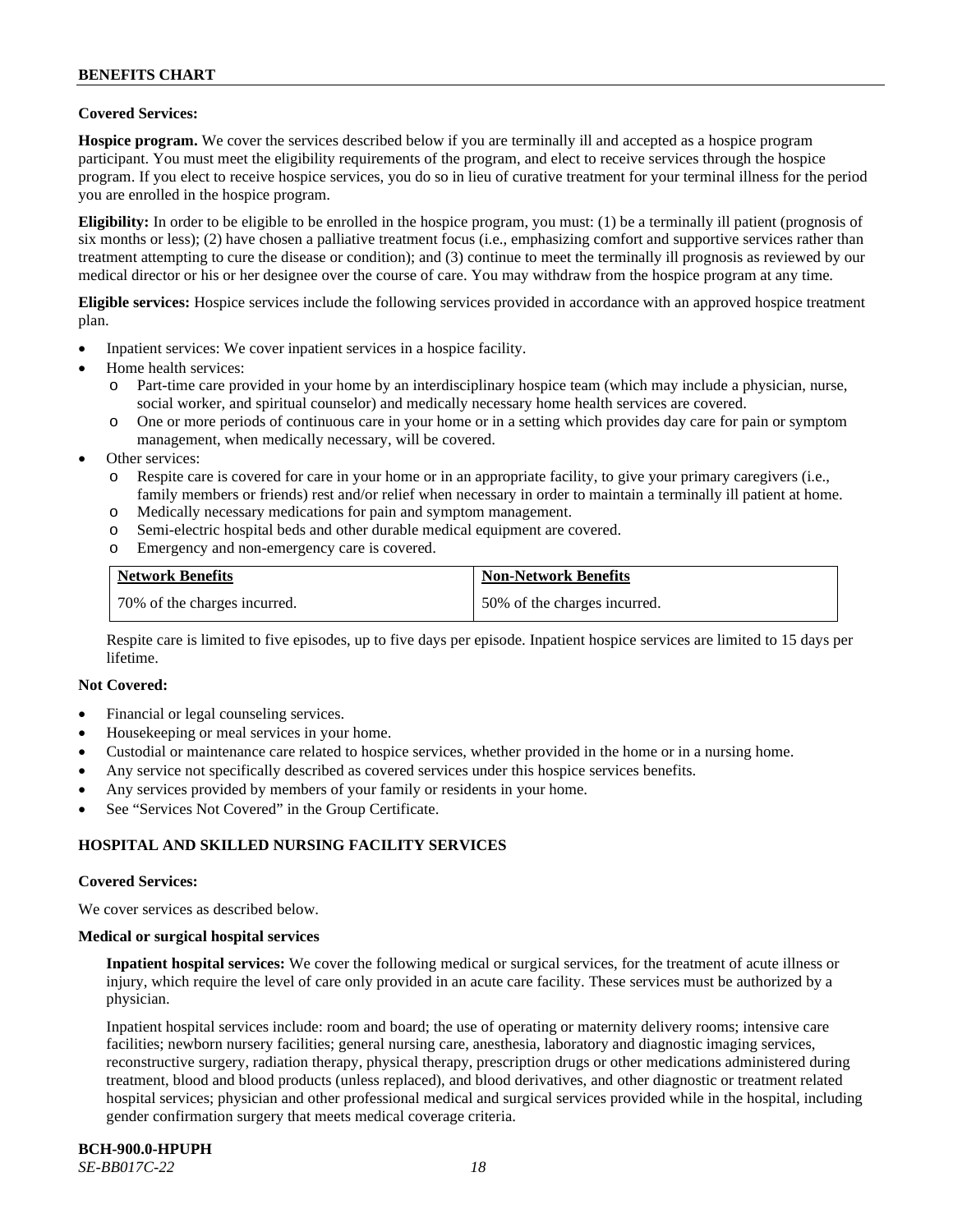Services for items for personal convenience, such as television rental, are not covered.

Group health plans and health insurance issuers generally may not, under Federal law, restrict benefits for any hospital length of stay in connection with childbirth for the mother of newborn child to less than 48 hours following a vaginal delivery, or less than 96 hours following a caesarean section, excluding day of delivery. However, Federal law generally does not prohibit the mother's or newborn's attending provider, after consulting with the mother, from discharging the mother or her newborn earlier than 48 hours (or 96 hours as applicable). In any case plans and issuers may not, under Federal law, require that a provider obtain authorization from the plan or the insurance issuer for prescribing a length of stay not in excess of 48 hours (or 96 hours). A post-discharge follow-up visit is covered under the "Home Health Services" section under "Routine postnatal well child visit".

| <b>Network Benefits</b>      | <b>Non-Network Benefits</b>  |
|------------------------------|------------------------------|
| 70% of the charges incurred. | 50% of the charges incurred. |

Each insured's admission or confinement, including that of a newborn child, is separate and distinct from the admission or confinement of any other insured.

**Outpatient hospital, ambulatory care or surgical facility services:** We cover the following medical and surgical services, for diagnosis or treatment of illness or injury on an outpatient basis. These services must be authorized by a physician.

Outpatient services include: use of operating rooms, maternity delivery rooms or other outpatient departments, rooms or facilities; and the following outpatient services: general nursing care, anesthesia, laboratory and diagnostic imaging services, reconstructive surgery, dialysis, radiation therapy, physical therapy, drugs administered during treatment, blood and blood products (unless replaced), and blood derivatives, and other diagnostic or treatment related outpatient services; physician and other professional medical and surgical services provided while an outpatient, including gender confirmation surgery that meets medical coverage criteria.

To see the benefit level for diagnostic imaging services, laboratory services and physical therapy, see the benefits under diagnostic imaging services, laboratory services and physical therapy.

| <b>Network Benefits</b>      | <b>Non-Network Benefits</b>  |
|------------------------------|------------------------------|
| 70% of the charges incurred. | 50% of the charges incurred. |

**Skilled nursing facility care:** We cover room and board, daily skilled nursing and related ancillary services for post-acute treatment and rehabilitative care of illness or injury that meets medical coverage criteria. We also cover the costs of skilled nursing care in a hospital if the level of care needed by the insured has been reclassified from acute care to skilled nursing care and no designated skilled nursing care beds or swing beds are available in the hospital or in another hospital or health care facility within a thirty-mile radius of the hospital.

| <b>Network Benefits</b>      | <b>Non-Network Benefits</b>  |
|------------------------------|------------------------------|
| 70% of the charges incurred. | 50% of the charges incurred. |

**Not Covered:**

- Services for items for personal convenience, such as television rental, are not covered.
- See "Services Not Covered" in the Group Certificate.

#### **INFERTILITY DIAGNOSIS**

#### **Covered Services:**

We cover the diagnosis of infertility. These services include diagnostic procedures and tests provided in connection with an infertility evaluation, office visits and consultations to diagnose infertility.

| <b>Network Benefits</b>      | <b>Non-Network Benefits</b>  |
|------------------------------|------------------------------|
| 70% of the charges incurred. | 50% of the charges incurred. |

Coverage is limited to office visits and consultations to diagnose infertility. Treatment is not covered.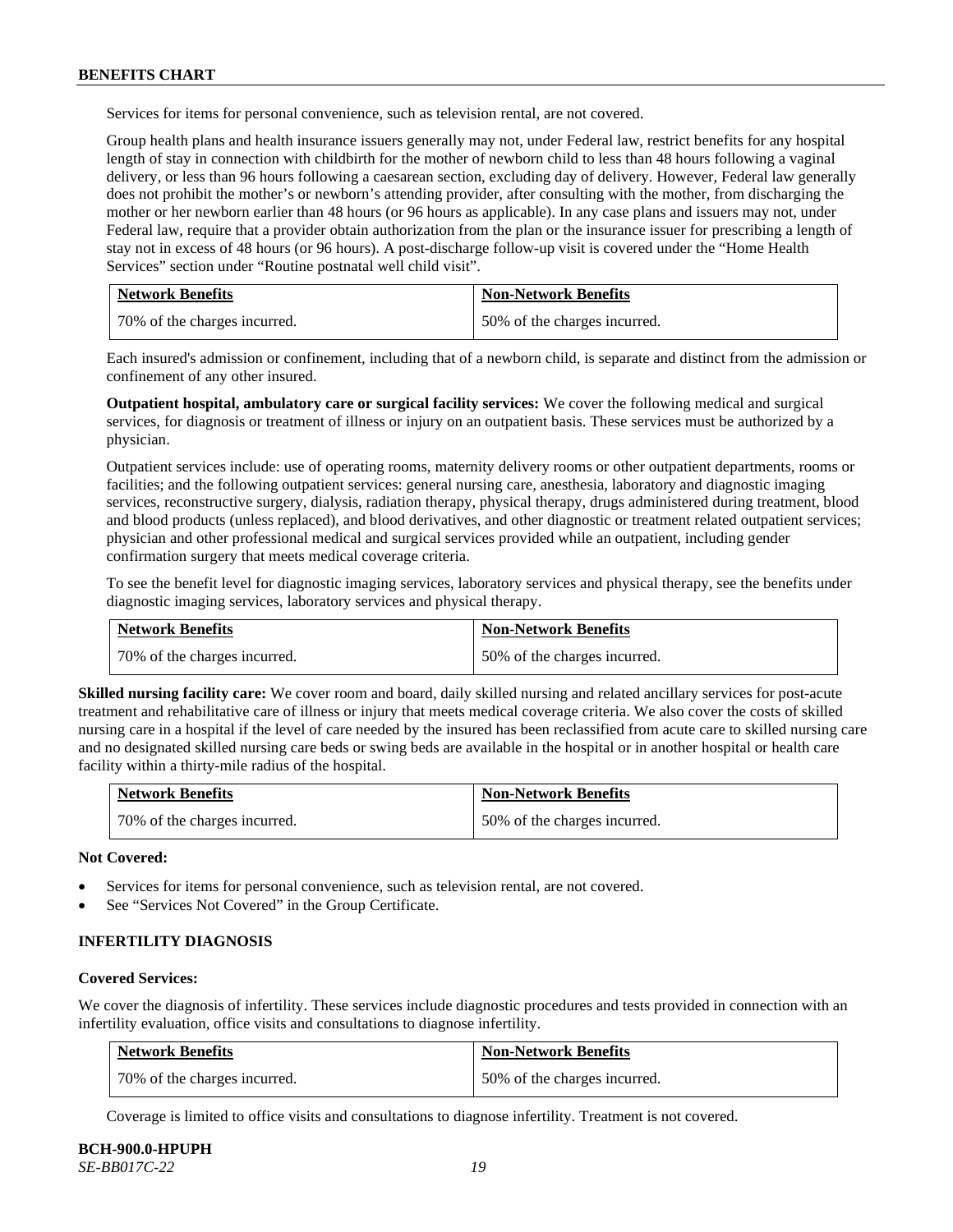### **Not Covered:**

- Infertility/fertility treatment, including but not limited to, office visits, laboratory services, diagnostic imaging services and fertility drugs; reversal of sterilization; and sperm, ova or embryo acquisition, retrieval or storage; however, we cover office visits and consultations to diagnose infertility.
- Services related to the establishment of surrogate pregnancy and fees for a surrogate. However, pregnancy and maternity services are covered for an insured under this Benefits Chart, including a surrogate pregnancy.
- See "Services Not Covered" in the Group Certificate.

### **LABORATORY SERVICES**

#### **Covered Services:**

We cover laboratory tests when ordered by a provider and provided in a clinic or outpatient hospital facility (to see the benefit level for inpatient hospital or skilled nursing facility services, see benefits under Inpatient Hospital and Skilled Nursing Facility Services).

### **Prostate-specific antigen (PSA) testing**

| <b>Network Benefits</b>                                     | <b>Non-Network Benefits</b>  |
|-------------------------------------------------------------|------------------------------|
| 100% of the charges incurred.<br>Deductible does not apply. | 50% of the charges incurred. |

#### **All other laboratory services**

### **Services for illness or Injury**

| <b>Network Benefits</b>                                     | <b>Non-Network Benefits</b>  |
|-------------------------------------------------------------|------------------------------|
| 100% of the charges incurred.<br>Deductible does not apply. | 50% of the charges incurred. |

#### **Preventive services**

Laboratory services associated with preventive services are covered at the benefit level shown in the "Preventive Services" section of this Benefits Chart.

### **Not Covered:**

See "Services Not Covered" in the Group Certificate.

### **MASTECTOMY RECONSTRUCTION BENEFIT**

#### **Covered Services:**

We cover reconstruction of the breast on which the mastectomy has been performed; surgery and reconstruction of the other breast to produce symmetrical appearance, and prostheses and physical complications of all stages of mastectomy, including lymphedemas.

| <b>Non-Network Benefits</b>                                                                                                                                                                                  |
|--------------------------------------------------------------------------------------------------------------------------------------------------------------------------------------------------------------|
| Coverage level is same as corresponding Non-Network<br>Benefits, depending on type of service provided, such<br>as Office Visits for Illness or Injury, Inpatient or<br><b>Outpatient Hospital Services.</b> |
|                                                                                                                                                                                                              |

#### **Not Covered:**

See "Services Not Covered" in the Group Certificate.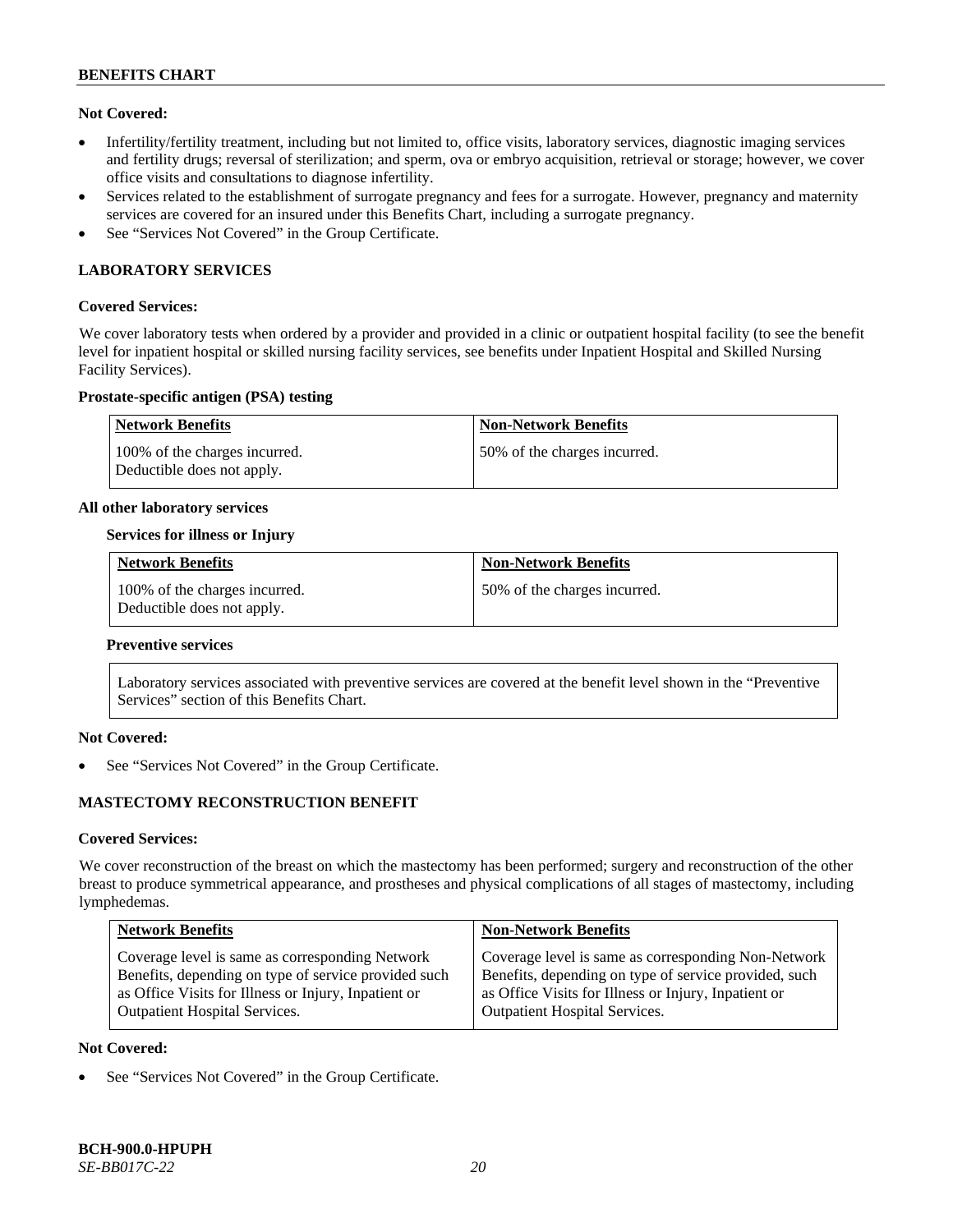### **MEDICATION THERAPY DISEASE MANAGEMENT PROGRAM**

### **Covered Services:**

If you meet our criteria for coverage, you may qualify for our medication therapy disease management program.

The program covers consultations with a designated pharmacist.

Covered services are based on established medical policies, which are subject to periodic review and modification by the medical directors. These medical policies (medical coverage criteria) are available by logging on to your account at [HealthPartnersUnityPointHealth.com](https://www.healthpartnersunitypointhealth.com/) or by calling Member Services.

| <b>Network Benefits</b>                                     | <b>Non-Network Benefits</b> |
|-------------------------------------------------------------|-----------------------------|
| 100% of the charges incurred.<br>Deductible does not apply. | No coverage.                |

### **Not Covered:**

See "Services Not Covered" in the Group Certificate.

### **OFFICE VISITS FOR ILLNESS OR INJURY**

### **Covered Services:**

We cover the following when medically necessary: professional medical and surgical services and related supplies, including biofeedback, of physicians and other health care providers; obstetric/gynecological (OB/GYN) services, blood and blood products (unless replaced) and blood derivatives.

We cover diagnosis and treatment of illness or injury to the eyes. Where contact or eyeglass lenses are prescribed as medically necessary for the post-operative treatment of cataracts or for the treatment of aphakia, acute or chronic corneal pathology, or keratoconus, we cover the initial evaluation, lenses and fitting. Insureds must pay for lens replacement beyond the initial pair.

We cover allergy testing based on established medical policies.

Services received via video, e-visits or telephone are covered under the "Telehealth/Telemedicine Services" section of this Benefits Chart.

### **Office visits**

### **Primary care providers**

| <b>Network Benefits</b>                                                                                     | <b>Non-Network Benefits</b>  |
|-------------------------------------------------------------------------------------------------------------|------------------------------|
| 100% of the charges incurred, subject to your<br>copayment of \$30 per visit.<br>Deductible does not apply. | 50% of the charges incurred. |

#### **Specialty care providers**

| <b>Network Benefits</b>                                                                                     | <b>Non-Network Benefits</b>  |
|-------------------------------------------------------------------------------------------------------------|------------------------------|
| 100% of the charges incurred, subject to your<br>copayment of \$60 per visit.<br>Deductible does not apply. | 50% of the charges incurred. |

#### **Convenience clinics**

| <b>Network Benefits</b>                                                                                     | <b>Non-Network Benefits</b>  |
|-------------------------------------------------------------------------------------------------------------|------------------------------|
| 100% of the charges incurred, subject to your<br>copayment of \$15 per visit.<br>Deductible does not apply. | 50% of the charges incurred. |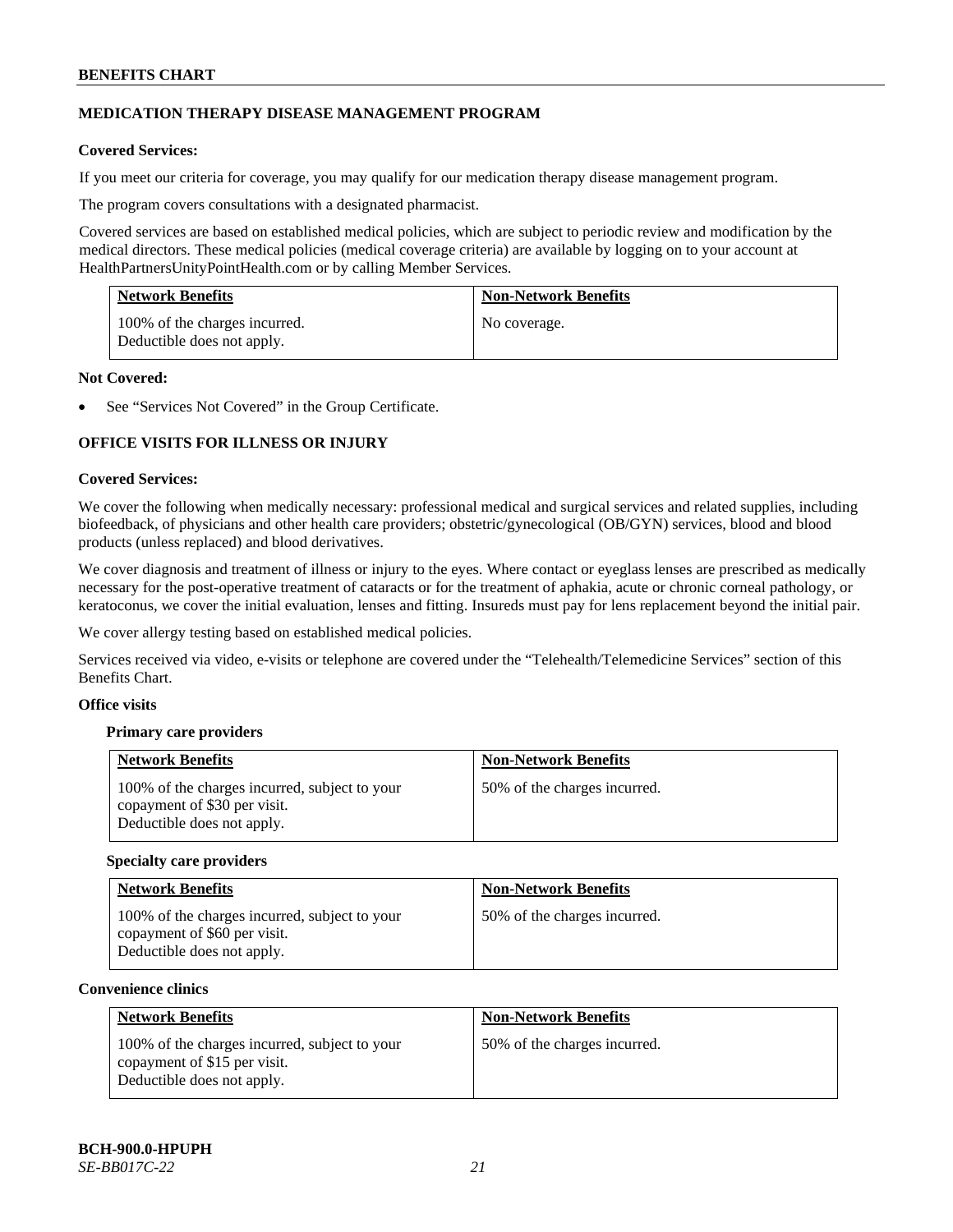### **Injections administered in a physician's office, other than immunizations**

#### **Allergy injections**

| <b>Network Benefits</b>                                                                                              | <b>Non-Network Benefits</b>  |
|----------------------------------------------------------------------------------------------------------------------|------------------------------|
| 100% of the charges incurred, subject to your<br>copayment of \$2 per date of service.<br>Deductible does not apply. | 50% of the charges incurred. |

### **All other injections**

| <b>Network Benefits</b>                                                                                              | <b>Non-Network Benefits</b>  |
|----------------------------------------------------------------------------------------------------------------------|------------------------------|
| 100% of the charges incurred, subject to your<br>copayment of \$2 per date of service.<br>Deductible does not apply. | 50% of the charges incurred. |

### **Not Covered:**

- Court ordered treatment.
- See "Services Not Covered" in the Group Certificate.

# **PEDIATRIC EYEWEAR**

### **Covered Services:**

We cover pediatric eyewear for children.

Routine eye exams are covered under the "Preventive Services" section of this Benefits Chart.

| <b>Network Benefits</b>      | <b>Non-Network Benefits</b> |
|------------------------------|-----------------------------|
| 70% of the charges incurred. | No coverage.                |

#### **Limitations:**

- Coverage under this provision will continue until the end of the month in which the child turns age 19.
- Limited to one of the following per calendar year:
	- o one pair of eyeglasses, including one set of prescription lenses, frames from our designated eyewear collection, and anti-scratch coating; or
	- o one pair of non-disposable contact lenses; or
	- a one-year supply of disposable contact lenses.
- Contact lens fittings are limited to two per calendar year.

### **Not Covered:**

- Frames that are not included in our designated eyewear collection. However, one pair of lenses will be covered if an insured chooses frames outside our designated eyewear collection.
- More than one pair of lenses or frames or non-disposable contacts per calendar year, regardless of the reason. This includes replacement of eyeglasses or contact lenses due to loss, breakage, theft, or change in prescription.
- Safety glasses or goggles for sports or vocational reasons.
- Upgrades including, but not limited to, UV protection and no-line multifocal lenses.
- See "Services Not Covered" in the Group Certificate.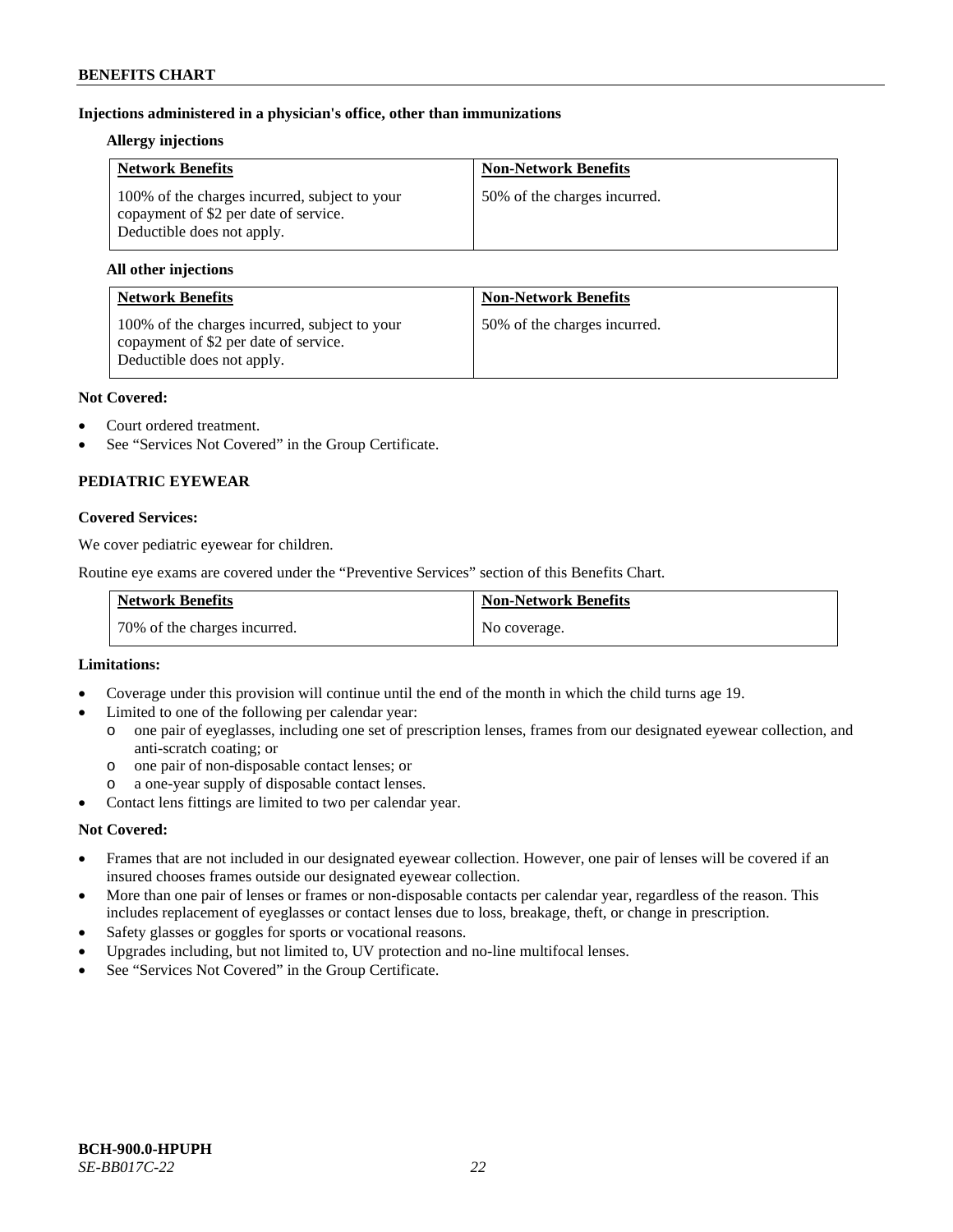# **PHYSICAL THERAPY, OCCUPATIONAL THERAPY AND SPEECH THERAPY**

## **Covered Services:**

We cover the following physical therapy, occupational therapy and speech therapy services:

- Medically necessary rehabilitative care to correct the effects of illness or injury.
- Habilitative care rendered for congenital, developmental or medical conditions which have significantly limited the successful initiation of normal speech and normal motor development.

Massage therapy which is performed in conjunction with other treatment/modalities by a physical or occupational therapist, is part of a prescribed treatment plan and is not billed separately is covered.

We cover services provided in a clinic. We also cover physical therapy provided in an outpatient hospital facility. To see the benefit level for inpatient hospital or skilled nursing facility services, see benefits under the "Inpatient Hospital and Skilled Nursing Facility Services" section in this Benefits Chart.

### **Rehabilitative care**

| <b>Network Benefits</b>                                                                                     | <b>Non-Network Benefits</b>  |
|-------------------------------------------------------------------------------------------------------------|------------------------------|
| 100% of the charges incurred, subject to your<br>copayment of \$30 per visit.<br>Deductible does not apply. | 50% of the charges incurred. |

### **Habilitative care**

| <b>Network Benefits</b>                                                                                     | <b>Non-Network Benefits</b>  |
|-------------------------------------------------------------------------------------------------------------|------------------------------|
| 100% of the charges incurred, subject to your<br>copayment of \$30 per visit.<br>Deductible does not apply. | 50% of the charges incurred. |

# **Not Covered:**

- Massage therapy for the purpose of comfort or convenience of the insured.
- See "Services Not Covered" in the Group Certificate.

### **PRE-DIABETES DISEASE MANAGEMENT PROGRAM**

### **Covered Services:**

If you meet our criteria for coverage, you may qualify for the Pre-diabetes Disease Management program through Omada Health. The program covers group health coaching which focuses on weight loss, exercise, behavior modification and health education at select locations determined by the plan.

| Network Benefits                                            | <b>Non-Network Benefits</b> |
|-------------------------------------------------------------|-----------------------------|
| 100% of the charges incurred.<br>Deductible does not apply. | Not applicable.             |

### **Not Covered:**

See "Services Not Covered" in the Group Certificate.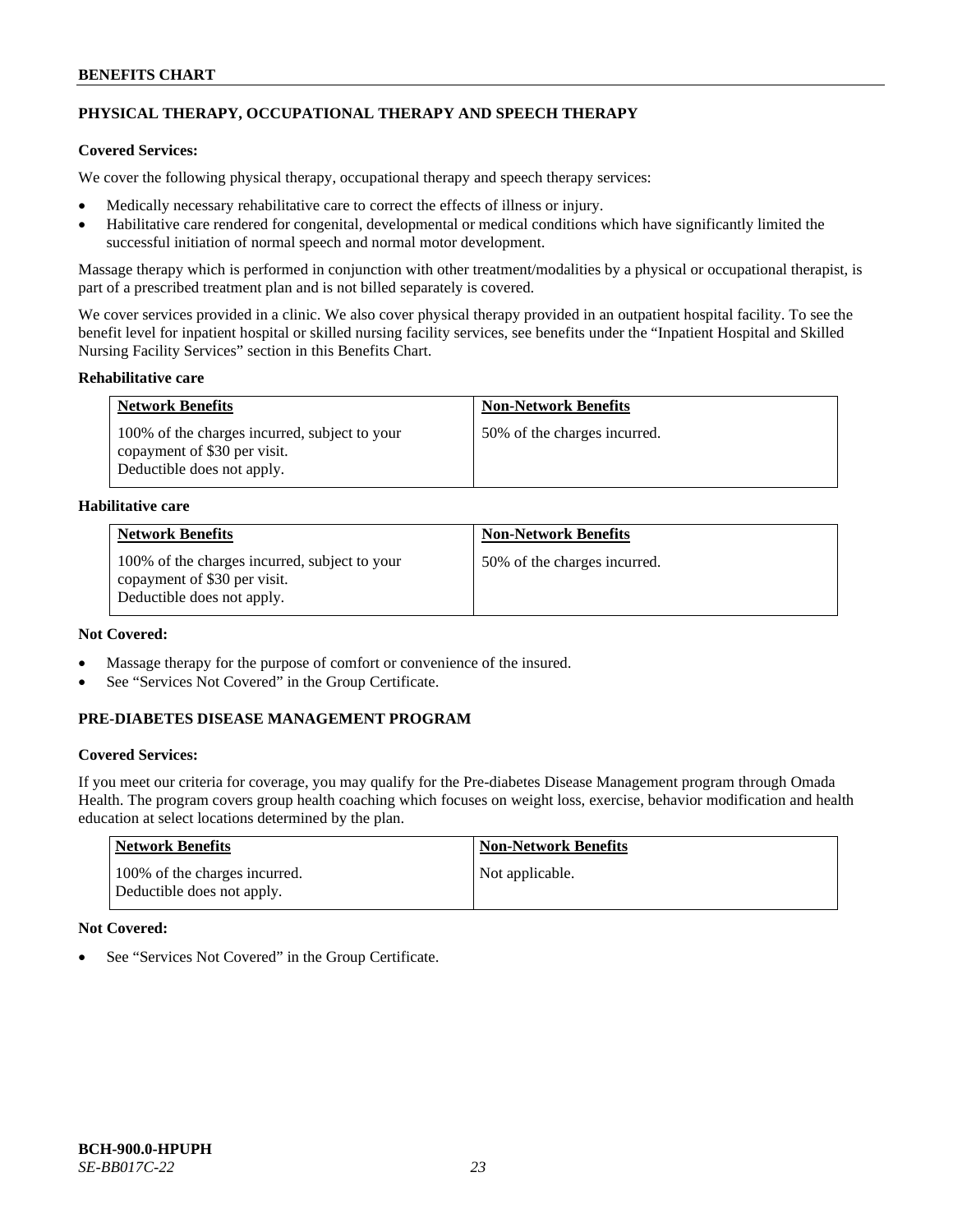### **PRESCRIPTION DRUG SERVICES**

### **Covered Services:**

We cover prescription drugs and medications, which can be self-administered or are administered in a physician's office. We cover off-label use of formulary drugs to treat cancer if the drug is recognized for the treatment of cancer in an authoritative compendia used by the Medicare program and when an appropriate level of evidence or medical necessity is met.

### **For Network Benefits, drugs and medications must be obtained at a Network Pharmacy.**

**If a copayment is required, you must pay one copayment for each 31-day supply, or portion thereof, unless otherwise indicated below.**

### **Outpatient drugs (except as specified below)**

| <b>Network Benefits</b>                                                                                                                    | <b>Non-Network Benefits</b>  |
|--------------------------------------------------------------------------------------------------------------------------------------------|------------------------------|
| 100% of the charges incurred, subject to your<br>copayment of \$15 for generic formulary drugs and \$50<br>for brand name formulary drugs. | 50% of the charges incurred. |
| In no event will your cost for a formulary insulin drug<br>exceed \$25.                                                                    |                              |
| Non-formulary drugs are covered at 100% of the<br>charges incurred, subject to your copayment of \$100.                                    |                              |
| Deductible does not apply.                                                                                                                 |                              |

#### **Mail order drugs**

| <b>Network Benefits</b>                                                                                                                                                                                                                               | <b>Non-Network Benefits</b>                                                                                                |
|-------------------------------------------------------------------------------------------------------------------------------------------------------------------------------------------------------------------------------------------------------|----------------------------------------------------------------------------------------------------------------------------|
| For your convenience, you may also get up to a 93-day<br>supply of outpatient prescription drugs that can be self-<br>administered through the designated mail order service.<br>Specialty drugs are not available through the mail order<br>service. | Mail order drugs are only available through the<br>designated mail order service.<br>See Network mail order drugs benefit. |

### **Specialty drugs that are self-administered**

| <b>Network Benefits</b>                                                                                                                    | <b>Non-Network Benefits</b> |
|--------------------------------------------------------------------------------------------------------------------------------------------|-----------------------------|
| 80% of the charges incurred, up to a maximum<br>copayment of \$300.<br>Deductible does not apply.                                          | No coverage.                |
| For Network Benefits, specialty drugs are limited to<br>drugs on the specialty drug list and must be obtained<br>from a designated vendor. |                             |

In order for the plan to better manage available manufacturer-funded copayment assistance, copayments for certain specialty medications may vary and be set to approximate the maximum of any available manufacturer-funded copayment assistance programs. However, in no case will true out-of-pocket costs to the insured be greater than the maximum copayment/coinsurance shown in this Benefits Chart. Manufacturer-funded copayment assistance received by an insured will not apply to the insured's annual deductible or out-of-pocket limit.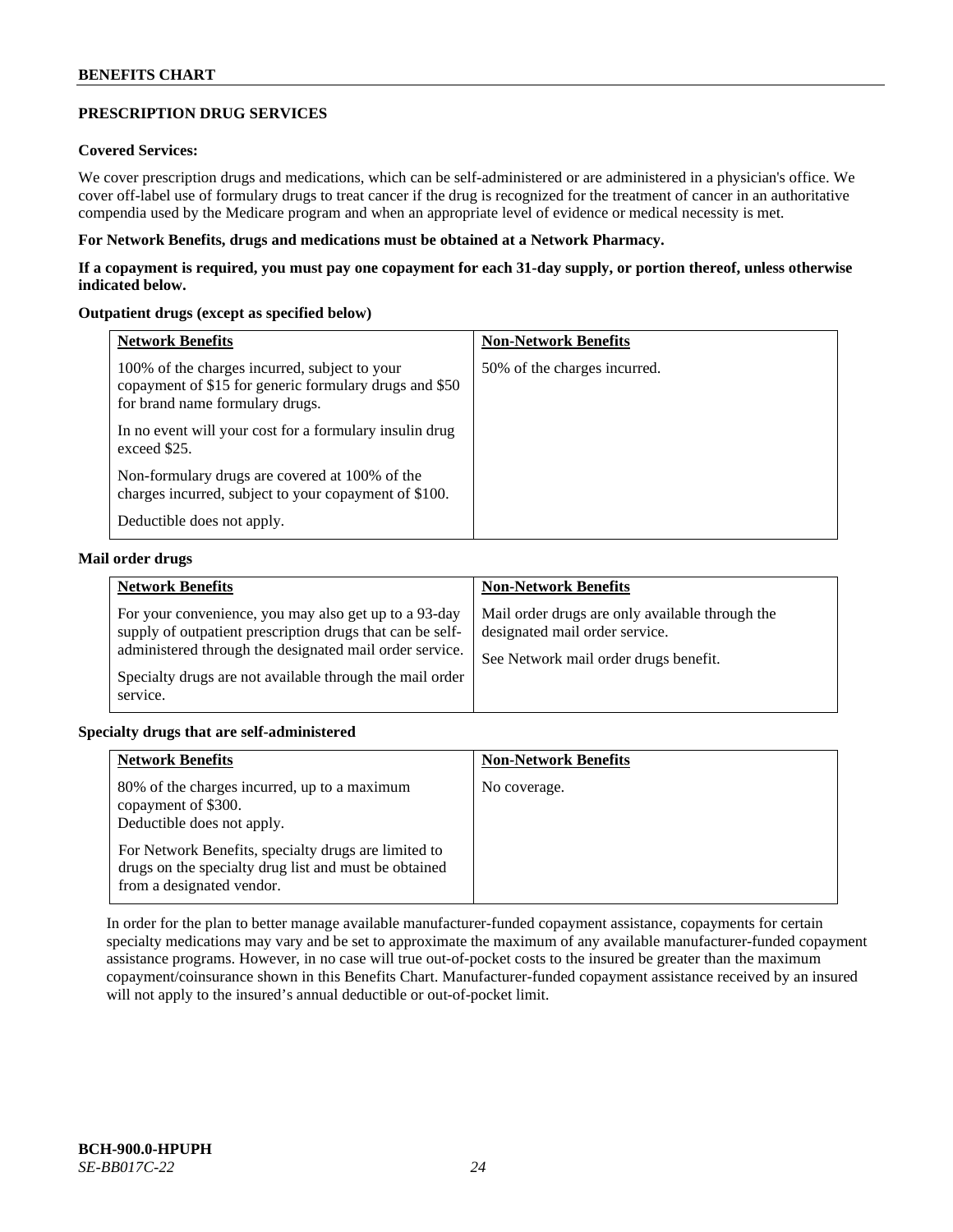### **Drugs for treatment of growth deficiency**

| <b>Network Benefits</b>                                                                                                                            | <b>Non-Network Benefits</b>  |
|----------------------------------------------------------------------------------------------------------------------------------------------------|------------------------------|
| 70% of the charges incurred.<br>Deductible does not apply.                                                                                         | 50% of the charges incurred. |
| For Network Benefits, growth deficiency drugs are<br>limited to drugs on the specialty drug list and must be<br>obtained from a designated vendor. |                              |

**Tobacco cessation drugs are covered for all FDA-approved tobacco cessation drugs (including over-the-counter drugs) for a minimum of 90 days.** Must be prescribed by a physician or legally authorized health care provider and purchased at a pharmacy.

| <b>Network Benefits</b>                                     | <b>Non-Network Benefits</b>  |
|-------------------------------------------------------------|------------------------------|
| 100% of the charges incurred.<br>Deductible does not apply. | 50% of the charges incurred. |

### **Contraceptive drugs**

| <b>Network Benefits</b>                                                                                                                                         | <b>Non-Network Benefits</b>  |
|-----------------------------------------------------------------------------------------------------------------------------------------------------------------|------------------------------|
| 100% of the charges incurred for formulary drugs.<br>Deductible does not apply.                                                                                 | 50% of the charges incurred. |
| If a physician requests that a non-formulary<br>contraceptive drug be dispensed as written, the drug<br>will be covered at 100%, not subject to the deductible. |                              |

**ACA preventive medications.** We cover preventive medications currently recommended by USPSTF with an A or B rating if they are prescribed by your medical provider and they are listed on our Commercial ACA Preventive Drug List. Preventive medications are subject to periodic review and modification. Changes would be effective in accordance with the federal rules and reflected in our current medical coverage criteria for preventive care services.

| <b>Network Benefits</b>                                     | <b>Non-Network Benefits</b>  |
|-------------------------------------------------------------|------------------------------|
| 100% of the charges incurred.<br>Deductible does not apply. | 50% of the charges incurred. |

**Limitations:**

- Certain drugs may require prior authorization as indicated on the formulary. We may require prior authorization for the drug and also the site where the drug will be provided. Certain drugs are subject to our utilization review process and quantity limits as indicated on our formulary.
- Certain non-formulary drugs require prior authorization. In addition, certain drugs may be subject to any quantity limits applied as part of our trial program. The trial drug program applies to new prescriptions for certain drugs which have high toxicity, low tolerance, high costs and/or high potential for waste. Trial drugs are indicated on the formulary and/or the specialty drug list. Your first fill of a trial drug may be limited to less than a month supply. If the drug is well tolerated and effective, you will receive the remainder of your first month supply.
- If an insured requests a brand name drug when there is a generic equivalent, the brand name drug will be covered up to the charge that would apply to the generic drug, minus any required copayment. If a physician requests that a brand name drug be dispensed as written, the drug will be paid at the non-formulary benefit.
- We may require insureds to try over-the-counter (OTC) drug alternatives before approving more costly formulary prescription drugs.
- Unless otherwise specified in the "Prescription Drug Services" section, you may receive up to a 31-day supply per prescription.
- A 93-day supply will be covered and dispensed only at pharmacies that participate in our extended day supply program.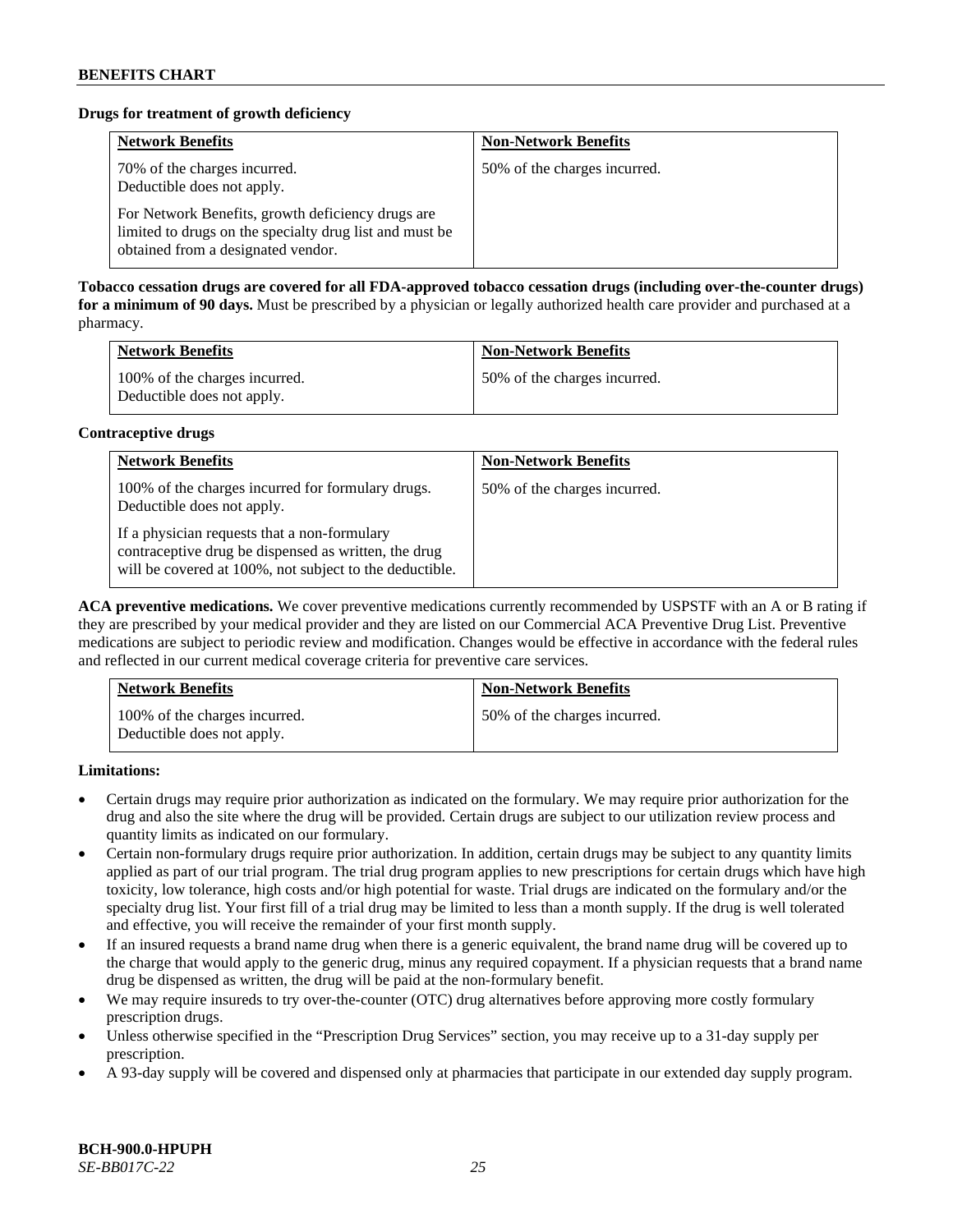- New prescriptions to treat certain chronic conditions are limited to a 31-day supply.
- No more than a 31-day supply of specialty drugs will be covered and dispensed at a time, unless it is a manufacturer supplied drug that cannot be split that supplies the insured with more than a 31-day supply.

# **Not Covered:**

- Replacement of prescription drugs, medications, equipment and supplies due to loss, damage or theft.
- Nonprescription (over the counter) drugs or medications, including, but not limited to, vitamins, supplements, homeopathic remedies, and non-FDA approved drugs, unless listed on the formulary and prescribed by a physician or legally authorized health care provider under applicable state and federal law. We cover off-label use of drugs to treat cancer as specified in the "Prescription Drug Services" section of this Benefits Chart. This exclusion does not include over-the-counter contraceptives for women as allowed under the Affordable Care Act when the insured obtains a prescription for the item. In addition, if the insured obtains a prescription, this exclusion does not include aspirin to prevent cardiovascular disease for men and women of certain ages; folic acid supplements for women who may become pregnant; fluoride chemoprevention supplements for children without fluoride in their water source; and iron supplements for children ages 6-12 months old who are at risk for anemia.
- All drugs used for sexual dysfunction.
- Fertility drugs.
- Medical cannabis.
- Drugs on the Excluded Drug List. The Excluded Drug List includes select drugs within a therapy class that are not eligible for coverage. This includes drugs that may be excluded for certain indications. The Excluded Drug List is available a[t HealthPartnersUnityPointHealth.com.](https://www.healthpartnersunitypointhealth.com/)
- Drugs that are newly approved by the FDA until they are reviewed and approved by HealthPartners UnityPoint Health Pharmacy and Therapeutics Committee.
- Medical devices approved by the FDA will not be covered under the "Prescription Drug Services" section unless they are on our formulary. Covered medical devices are generally submitted and reimbursed under your medical benefits.
- See "Services Not Covered" in the Group Certificate.

# **PREVENTIVE SERVICES**

### **Applicable definitions:**

**Routine preventive services** are routine healthcare services that include screenings, check-ups and counseling to prevent illness, disease or other health problems before symptoms occur.

**Diagnostic services** are services to help a provider understand your symptoms, diagnose illness and decide what treatment may be needed. They may be the same services that are listed as preventive services, but they are being used as diagnostic services. Your provider will determine if these services are preventive or diagnostic. These services are not preventive if received as part of a visit to diagnose, manage or maintain an acute or chronic medical condition, illness or injury. When that occurs, unless otherwise indicated below, standard deductibles, copayments or coinsurance apply.

### **Covered Services:**

We cover preventive services which meet any of the requirements under the Affordable Care Act (ACA) shown in the bulleted items below. These preventive services are covered at 100% under the network benefits with no deductible, copayments or coinsurance. If a preventive service is not required by the ACA and it is covered at a lower benefit level, it will be specified below. Preventive benefits mandated under the ACA are subject to periodic review and modification. Changes would be effective in accordance with the federal rules. Preventive services mandated by the ACA include:

- Evidence-based items or services that have in effect a rating of A or B in the current recommendations of the United States Preventive Services Task Force with respect to the individual;
- Immunizations for routine use in children, adolescents and adults that have in effect a recommendation from the Advisory Committee on Immunization Practices of the Centers for Disease Control and Prevention with respect to the individual;
- With respect to infants, children and adolescents, evidence-informed preventive care and screenings provided for in comprehensive guidelines supported by the Health Resources and Services Administration; and
- With respect to women, preventive care and screenings provided for in comprehensive guidelines supported by the Health Resources and Services Administration.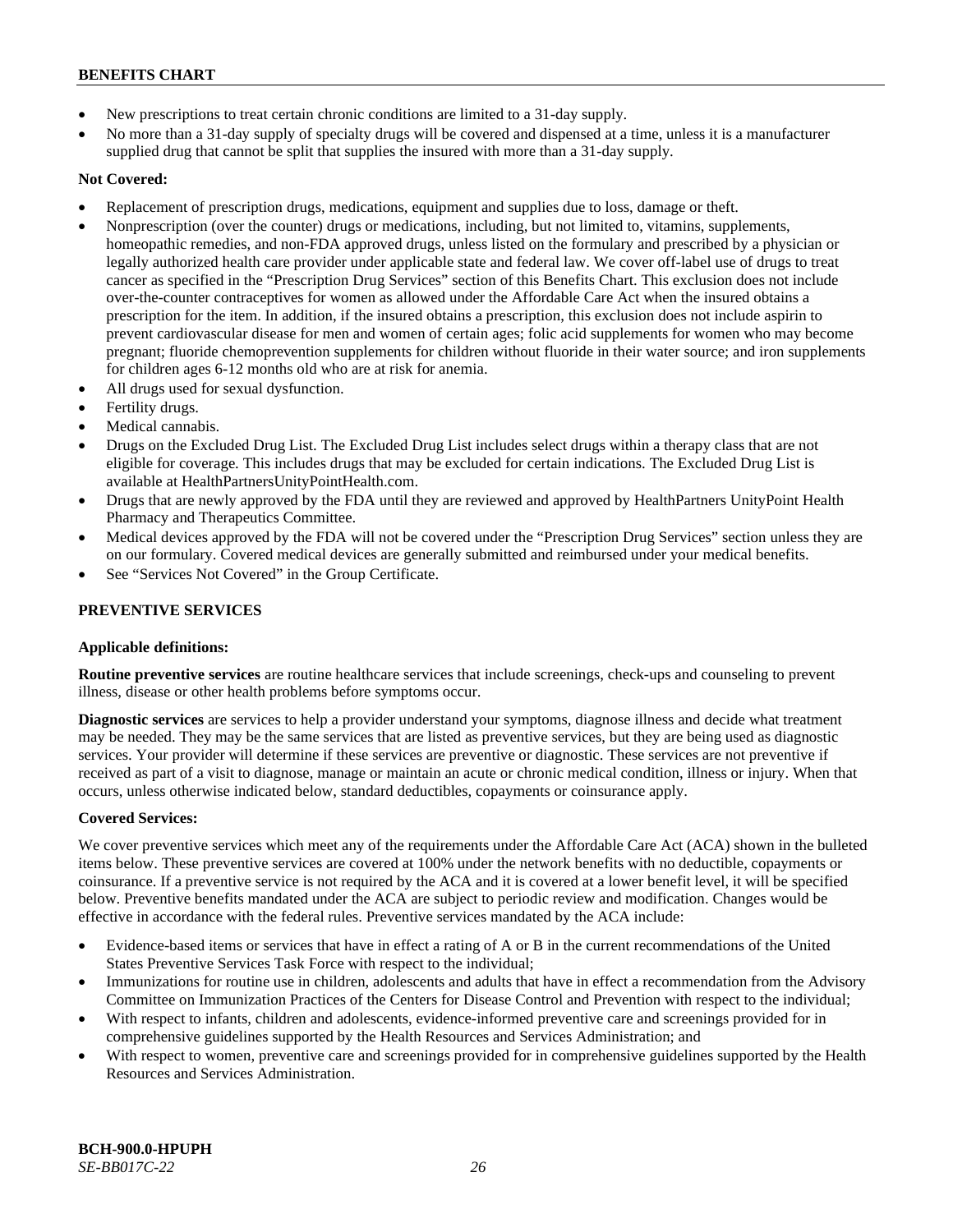Covered services are based on established medical policies, which are subject to periodic review and modification by the medical or dental directors. These medical policies (medical coverage criteria) are available by calling Member Services, or logging on to your account at [HealthPartnersUnityPointHealth.com.](https://www.healthpartnersunitypointhealth.com/)

#### **ACA and state mandated preventive services are covered as follows:**

**Routine health exams and periodic health assessments.** A physician or health care provider will counsel you as to how often health assessments are needed based on age, sex and health status. This includes screening and counseling for tobacco use and all FDA approved tobacco cessation medications including over-the-counter drugs (as shown in the "Prescription Drug Services" section).

| <b>Network Benefits</b>                                     | <b>Non-Network Benefits</b>  |
|-------------------------------------------------------------|------------------------------|
| 100% of the charges incurred.<br>Deductible does not apply. | 50% of the charges incurred. |

**Child health supervision services.** This includes pediatric preventive services such as newborn screenings, appropriate immunizations (including HPV immunizations), developmental assessments and laboratory services appropriate to the age of the child from birth to 72 months and appropriate immunizations to age 18.

| <b>Network Benefits</b>                                     | <b>Non-Network Benefits</b>  |
|-------------------------------------------------------------|------------------------------|
| 100% of the charges incurred.<br>Deductible does not apply. | 50% of the charges incurred. |

#### **Routine prenatal care and exams**

| <b>Network Benefits</b>                                     | <b>Non-Network Benefits</b>  |
|-------------------------------------------------------------|------------------------------|
| 100% of the charges incurred.<br>Deductible does not apply. | 50% of the charges incurred. |

**Routine postnatal care.** This includes health exams, assessments, education and counseling relating to the period immediately after childbirth.

| <b>Network Benefits</b>                                     | <b>Non-Network Benefits</b>  |
|-------------------------------------------------------------|------------------------------|
| 100% of the charges incurred.<br>Deductible does not apply. | 50% of the charges incurred. |

**Routine screening procedures for cancer.** This includes colorectal screening or other cancer screenings recommended by the USPSTF with an A or B rating. Women's preventive health services below describe additional routine screening procedures for cancer.

| <b>Network Benefits</b>                                     | <b>Non-Network Benefits</b>  |
|-------------------------------------------------------------|------------------------------|
| 100% of the charges incurred.<br>Deductible does not apply. | 50% of the charges incurred. |

**Professional voluntary family planning services.** This includes services to prevent or delay a pregnancy, including counseling and education. Services must be provided by a licensed provider.

| <b>Network Benefits</b>                                     | <b>Non-Network Benefits</b>  |
|-------------------------------------------------------------|------------------------------|
| 100% of the charges incurred.<br>Deductible does not apply. | 50% of the charges incurred. |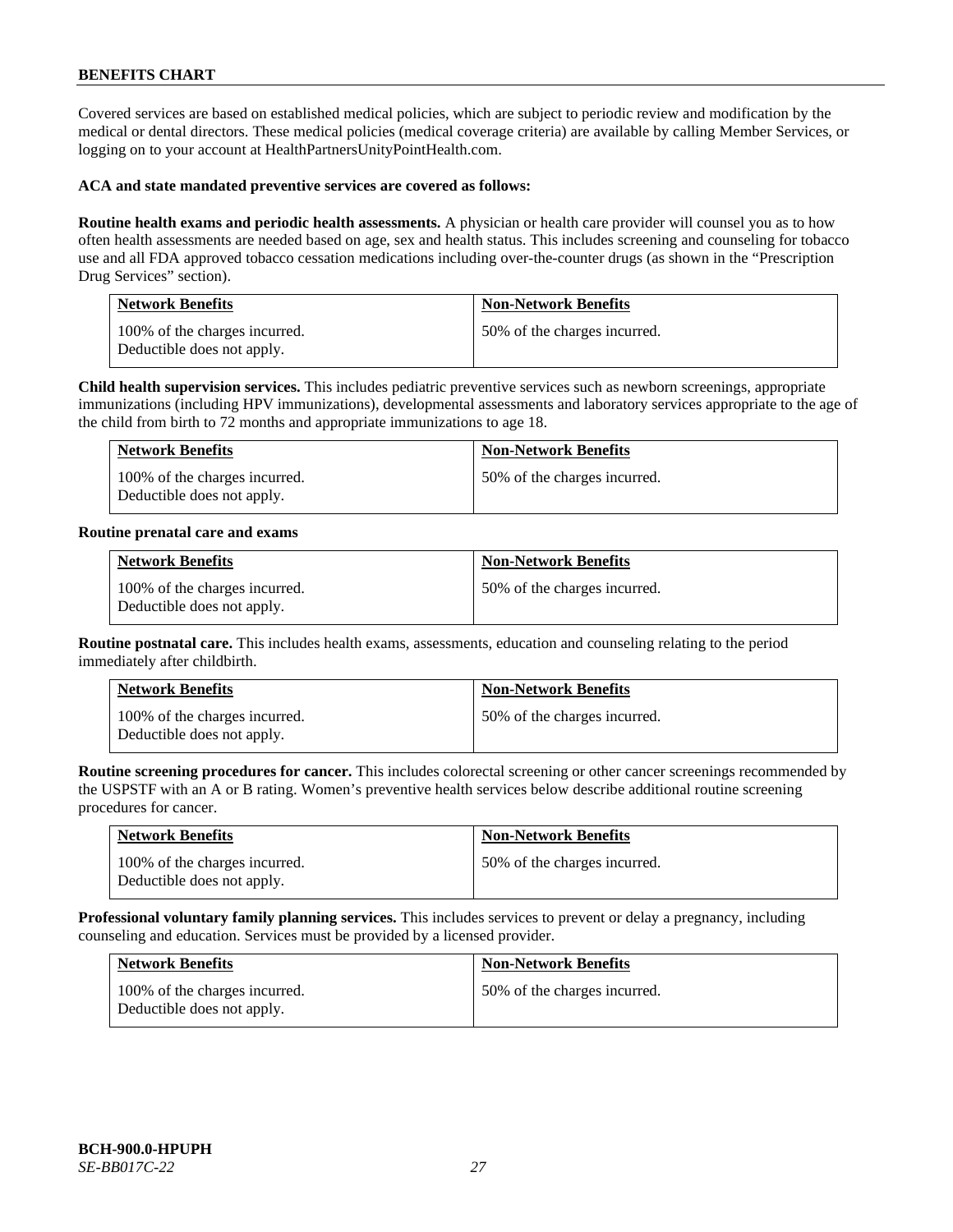#### **Adult immunizations**

| <b>Network Benefits</b>                                     | <b>Non-Network Benefits</b>  |
|-------------------------------------------------------------|------------------------------|
| 100% of the charges incurred.<br>Deductible does not apply. | 50% of the charges incurred. |

**Women's preventive health services.** This includes mammograms, screenings for cervical cancer (pap smears), breast pumps, human papillomavirus (HPV) testing, counseling for sexually transmitted infections, counseling and screening for human immunodeficiency virus (HIV), and all FDA approved contraceptive methods as prescribed by a doctor, sterilization procedures, education and counseling (see the "Prescription Drug Services" section for coverage of oral contraceptive drugs). For women whose family history is associated with an increased risk for BRCA1 or BRCA2 gene mutations, we cover genetic counseling and BRCA screening without cost sharing, if appropriate and as determined by a physician.

| <b>Network Benefits</b>                                     | <b>Non-Network Benefits</b>  |
|-------------------------------------------------------------|------------------------------|
| 100% of the charges incurred.<br>Deductible does not apply. | 50% of the charges incurred. |

**Obesity screening and management.** We cover obesity screening and counseling for all ages during a routine preventive care exam. If you are age 18 or older and have a body mass index of 30 or more, we also cover intensive obesity management to help you lose weight. Your primary care doctor can coordinate these services.

| <b>Network Benefits</b>                                     | <b>Non-Network Benefits</b>  |
|-------------------------------------------------------------|------------------------------|
| 100% of the charges incurred.<br>Deductible does not apply. | 50% of the charges incurred. |

### **In addition to any ACA or state mandated preventive services referenced above, we cover the following eligible services:**

#### **Routine eye and hearing exams**

| <b>Network Benefits</b>                                     | <b>Non-Network Benefits</b>  |
|-------------------------------------------------------------|------------------------------|
| 100% of the charges incurred.<br>Deductible does not apply. | 50% of the charges incurred. |

**Ovarian cancer surveillance tests for women who are at risk. "At risk for ovarian cancer" means (1) having a family** history that includes any of the following: one or more first-degree or second-degree relatives with ovarian cancer, clusters of female relatives with breast cancer or nonpolyposis colorectal cancer; or (2) testing positive for BRCA1 or BRCA2 mutations. "Surveillance tests for ovarian cancer" means annual screening using: CA-125 serum tumor marker testing, transvaginal ultrasound, pelvic examination or other proven ovarian cancer screening tests currently being evaluated by the federal Food and Drug Administration or by the National Cancer Institute.

| <b>Network Benefits</b>                               | <b>Non-Network Benefits</b>                           |
|-------------------------------------------------------|-------------------------------------------------------|
| Coverage level is same as corresponding Network       | Coverage level is same as corresponding Non-Network   |
| Benefits, depending on type of service provided, such | Benefits, depending on type of service provided, such |
| as Diagnostic Imaging Services, Laboratory Services   | as Diagnostic Imaging Services, Laboratory Services   |
| Office Visits for Illness or Injury or Preventive     | Office Visits for Illness or Injury or Preventive     |
| Services.                                             | Services.                                             |

### **Limitations:**

• Services are not preventive if received as part of a visit to diagnose, manage or maintain an acute or chronic medical condition, illness or injury. When that occurs, unless otherwise indicated above, standard deductibles, copayments or coinsurance apply.

### **Not Covered:**

See "Services Not Covered" in the Group Certificate.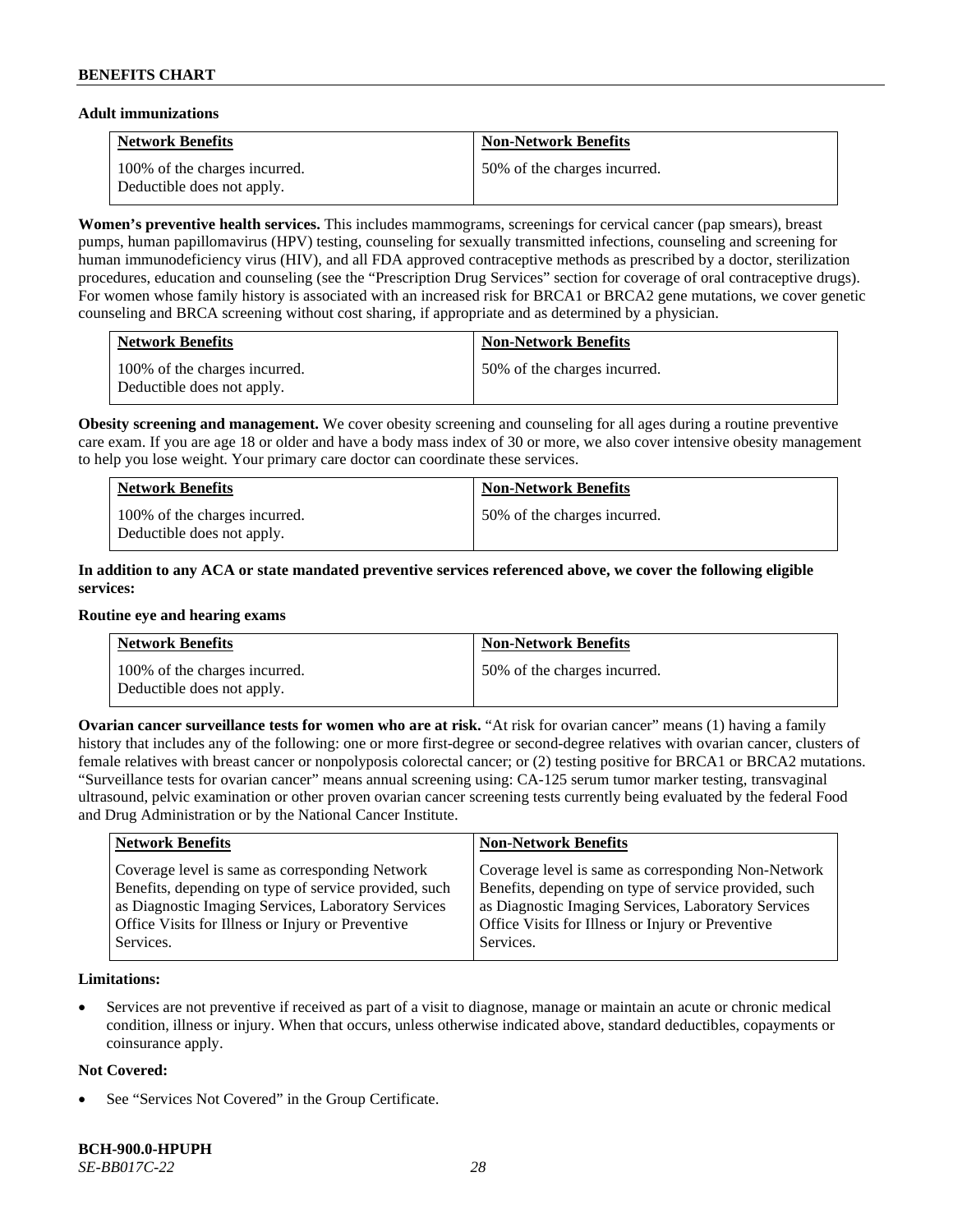### **TELEHEALTH/TELEMEDICINE SERVICES**

### **Definitions:**

**Telehealth, telemedicine, or virtual care.** This is a means of communication between a health care professional and a patient. This includes the use of secure electronic information, imaging, and communication technologies, including:

- interactive audio or audio-video
- interactive audio with store-and-forward technology
- chat-based and email-based systems
- physician-to-physician consultation
- patient education
- data transmission
- data interpretation
- digital diagnostics (algorithm-enabled diagnostic support)
- digital therapeutics (the use of personal health devices and sensors, either alone or in combination with conventional drug therapies, for disease prevention and management)

#### Services can be delivered:

Synchronously: the patient and health care professional are engaging with one another at the same time; or Asynchronously: the patient and health care professional engage with each other at different points in time.

**Telephone visits.** Live, synchronous, interactive encounters over the telephone between a patient and a healthcare provider.

**E-visit or chat-based visits.** Asynchronous online or mobile app encounters to discuss a patient's personal health information, vital signs, and other physiologic data or diagnostic images. The healthcare provider reviews and delivers a consultation, diagnosis, prescription or treatment plan after reviewing the patient's visit information.

**UnityPoint Health Virtual Care:** This is a virtual consult that you may use to receive a diagnosis and treatment for a variety of medical issues through secure video on your computer or phone. You may access the Virtual Care website at [unitypointvirtualcare.org.](https://unitypointvirtualcare.org/landing.htm)

**Virtuwell®.** This is an online service for you to receive a diagnosis and treatment for certain conditions, such as a cold, flu, ear pain and sinus infections. You may access the Virtuwell website at [Virtuwell.com.](https://www.virtuwell.com/)

**Video visits.** Live, synchronous, interactive encounters using secure web-based video between a patient and a healthcare provider.

### **Covered Services:**

The Plan covers the following methods of receiving care for services that would be eligible under the Plan if the service were provided in person.

#### **Scheduled telephone visits**

| <b>Network Benefits</b>                                                                                     | <b>Non-Network Benefits</b>  |
|-------------------------------------------------------------------------------------------------------------|------------------------------|
| 100% of the charges incurred, subject to your<br>copayment of \$15 per visit.<br>Deductible does not apply. | 50% of the charges incurred. |

### **E-visits**

#### **UnityPoint Health Virtual Care – available a[t unitypointvirtualcare.org](http://www.unitypointvirtualcare.org/)**

| <b>Network Benefits</b>                                    | <b>Non-Network Benefits</b> |
|------------------------------------------------------------|-----------------------------|
| 100% of the charges incurred.<br>Deductible does not apply | Not applicable.             |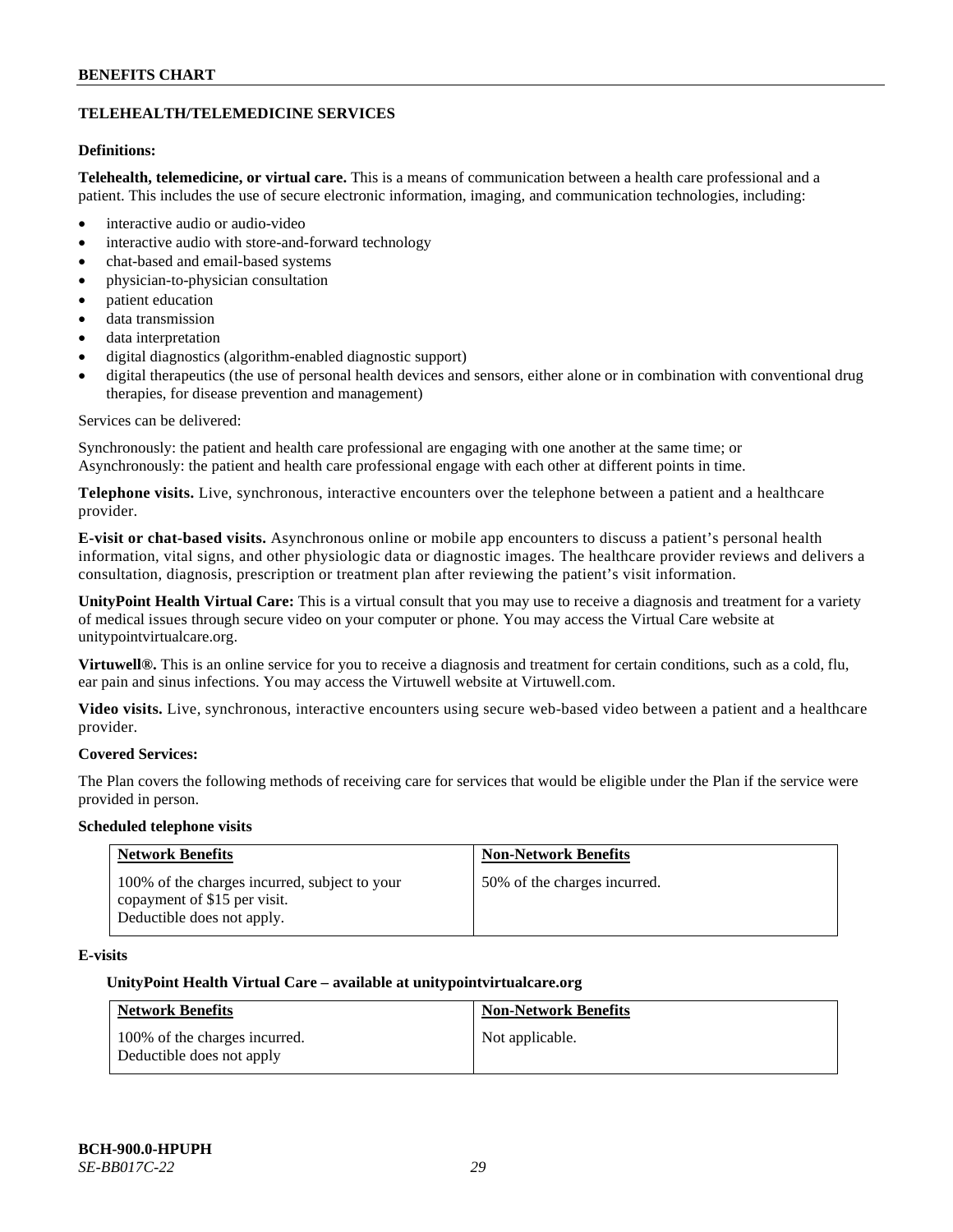### **Access to online care through Virtuwell at [Virtuwell.com](http://www.virtuwell.com/)**

| <b>Network Benefits</b>                                    | <b>Non-Network Benefits</b> |
|------------------------------------------------------------|-----------------------------|
| 100% of the charges incurred.<br>Deductible does not apply | Not applicable.             |

### **All other e-visits**

| <b>Network Benefits</b>                                                                                     | <b>Non-Network Benefits</b>  |
|-------------------------------------------------------------------------------------------------------------|------------------------------|
| 100% of the charges incurred, subject to your<br>copayment of \$15 per visit.<br>Deductible does not apply. | 50% of the charges incurred. |

#### **Video visits**

| <b>Network Benefits</b>                                 | <b>Non-Network Benefits</b>                           |
|---------------------------------------------------------|-------------------------------------------------------|
| Coverage level is same as corresponding network         | Coverage level is same as corresponding Non-Network   |
| benefit, depending on type of service provided, such as | Benefits, depending on type of service provided, such |
| Office Visits for Illness or Injury, Inpatient or       | as Office Visits for Illness or Injury, Inpatient or  |
| <b>Outpatient Hospital Services.</b>                    | <b>Outpatient Hospital Services.</b>                  |

#### **Not Covered:**

See "Services Not Covered" in the Group Certificate.

### **TRANSPLANT SERVICES**

### **Applicable definitions:**

**Autologous.** This is when the source of cells is from the individual's own marrow or stem cells.

**Allogeneic.** This is when the source of cells is from a related or unrelated donor's marrow or stem cells.

**Autologous bone marrow transplant.** This is when the bone marrow is harvested from the individual and stored. The patient undergoes treatment which includes tumor ablation with high-dose chemotherapy and/or radiation. The bone marrow is reinfused (transplanted).

**Allogeneic bone marrow transplant.** This is when the bone marrow is harvested from the related or unrelated donor and stored. The patient undergoes treatment which includes tumor ablation with high-dose chemotherapy and/or radiation. The bone marrow is reinfused (transplanted).

**Autologous/allogeneic stem cell support.** This is a treatment process that includes stem cell harvest from either bone marrow or peripheral blood, tumor ablation with high-dose chemotherapy and/or radiation, stem cell reinfusion, and related care. Autologous/allogeneic bone marrow transplantation and high dose chemotherapy with peripheral stem cell rescue/support are considered to be autologous/allogeneic stem cell support.

**Designated transplant center.** This is any health care provider, group or association of health care providers designated by us to provide services, supplies or drugs for specified transplants for our insureds.

**Transplant services.** This is transplantation (including retransplants) of the human organs or tissue listed below, including all related post-surgical treatment, follow-up care and drugs and multiple transplants for a related cause. Transplant services do not include other organ or tissue transplants or surgical implantation of mechanical devices functioning as a human organ, except surgical implantation of an FDA approved ventricular assist device (VAD) or total artificial heart, functioning as a temporary bridge to heart transplantation.

Prior authorization is required prior to consultation to support coordination of care and benefits.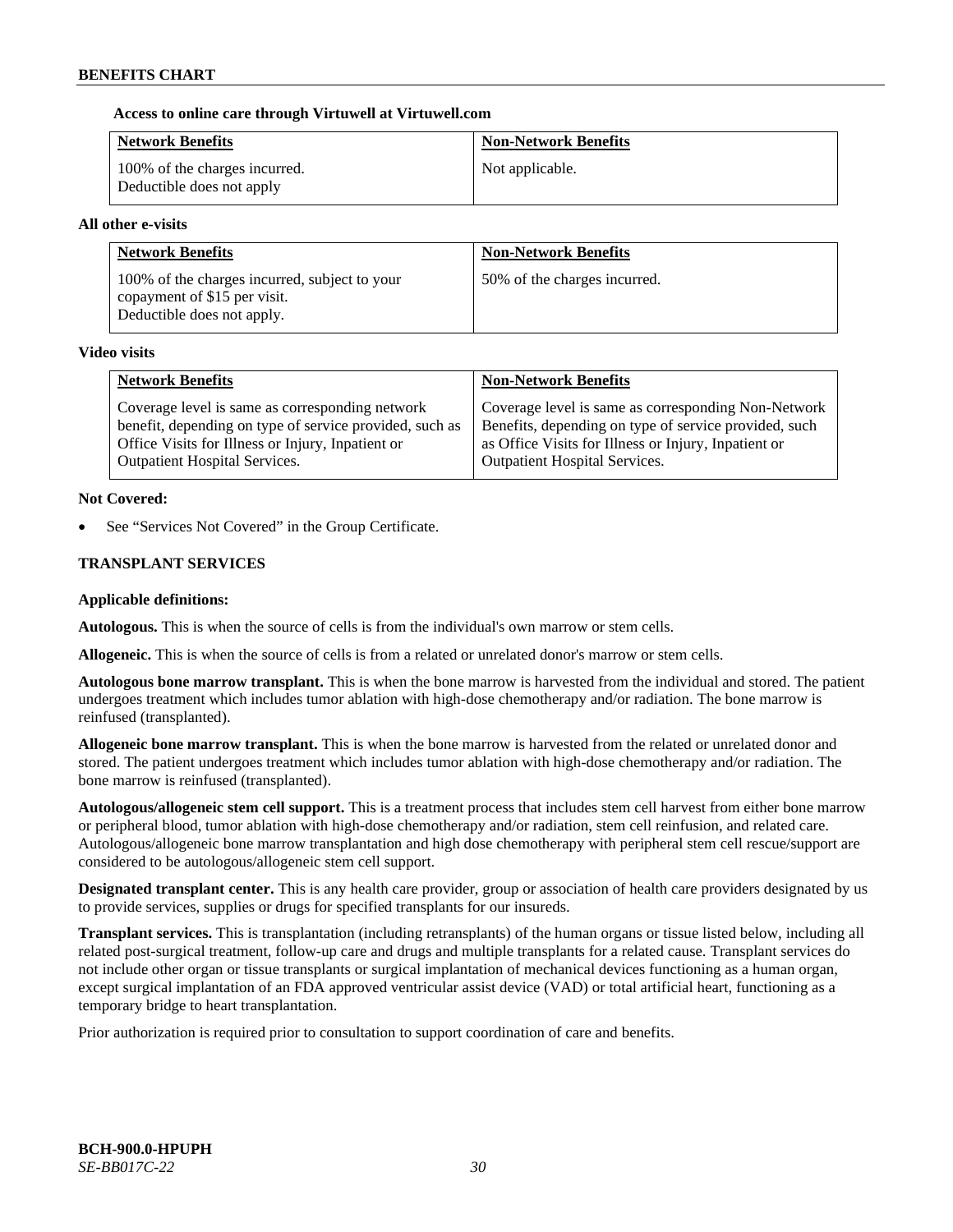# **Covered Services:**

We cover eligible transplant services (as defined above) while you are covered under this Benefits Chart. Transplants that will be considered for coverage are limited to the following:

- Kidney transplants for end-stage disease.
- Cornea transplants for end-stage disease.
- Heart transplants for end-stage disease.
- Lung transplants or heart/lung transplants for: (1) primary pulmonary hypertension; (2) Eisenmenger's syndrome; (3) endstage pulmonary fibrosis; (4) alpha 1 antitrypsin disease; (5) cystic fibrosis; and (6) emphysema.
- Liver transplants for: (1) biliary atresia in children; (2) primary biliary cirrhosis; (3) post-acute viral infection (including hepatitis A, hepatitis B antigen e negative and hepatitis C) causing acute atrophy or post-necrotic cirrhosis; (4) primary sclerosing cholangitis; (5) alcoholic cirrhosis; and (6) hepatocellular carcinoma.
- Allogeneic bone marrow transplants or peripheral stem cell support associated with high dose chemotherapy for: (1) acute myelogenous leukemia; (2) acute lymphocytic leukemia; (3) chronic myelogenous leukemia; (4) severe combined immunodeficiency disease; (5) Wiskott-Aldrich syndrome; (6) aplastic anemia; (7) sickle cell anemia; (8) non-relapsed or relapsed non-Hodgkin's lymphoma; (9) multiple myeloma; and (10) testicular cancer.
- Autologous bone marrow transplants or peripheral stem cell support associated with high-dose chemotherapy for: (1) acute leukemias; (2) non-Hodgkin's lymphoma; (3) Hodgkin's disease; (4) Burkitt's lymphoma; (5) neuroblastoma; (6) multiple myeloma; (7) chronic myelogenous leukemia; and (8) non-relapsed non-Hodgkin's lymphoma.
- Pancreas transplants for simultaneous pancreas-kidney transplants for diabetes, pancreas after kidney, living related segmental simultaneous pancreas kidney transplantation and pancreas transplant alone.

To receive Network Benefits, charges for transplant services must be incurred at a designated transplant center.

The transplant-related treatment provided, including expenses incurred for directly related donor services, shall be subject to and in accordance with the provisions, limitations, maximums and other terms of this Benefits Chart.

Medical and hospital expenses of the donor are covered only when the recipient is an insured and the transplant and directly related donor expenses have been prior authorized for coverage. Treatment of medical complications that may occur to the donor are not covered. Donors are not considered insureds, and are therefore not eligible for the rights afforded to insureds under the Group Certificate.

The list of eligible transplant services and coverage determinations are based on established medical policies, which are subject to periodic review and modifications by the medical director

| <b>Network Benefits</b>                          | <b>Non-Network Benefits</b>                          |
|--------------------------------------------------|------------------------------------------------------|
| See Network Inpatient Hospital Services benefit. | See Non-Network Inpatient Hospital Services benefit. |